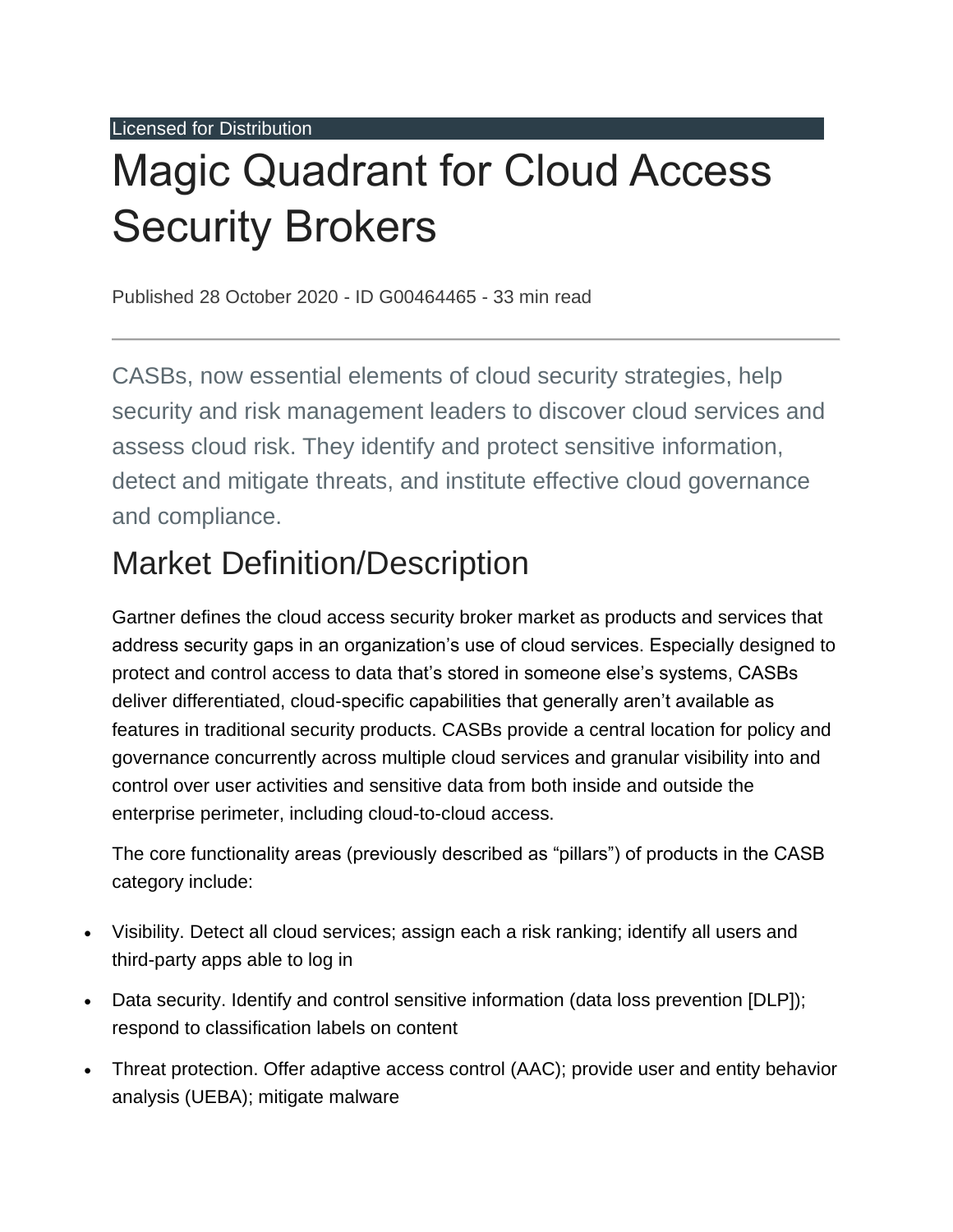- Compliance. Supply reports and dashboards to demonstrate cloud governance; assist efforts to conform to data residency and regulatory compliance requirements Other functionality is present and includes, but isn't limited to:
- Provide threat intelligence and incident response workflows
- Assign classification labels to content
- Encrypt structured and unstructured data; tokenize structured data
- Integrate with enterprise DLP products
- Combine CASB capabilities with those typical for secure web gateways (SWGs) to provide a blended offering
- Perform cloud security posture management (CSPM) for IaaS and PaaS workloads and SaaS security posture management (SSPM) for SaaS applications.

While they're important, Gartner doesn't deem these extensions to be core to its product definition.

Note to the reader. This year's analysis style has changed from that of prior years and follows a specific format as defined in Gartner's Magic Quadrant methodology.

## Magic Quadrant

Figure 1: Magic Quadrant for Cloud Access Security Brokers Source: Gartner (October 2020)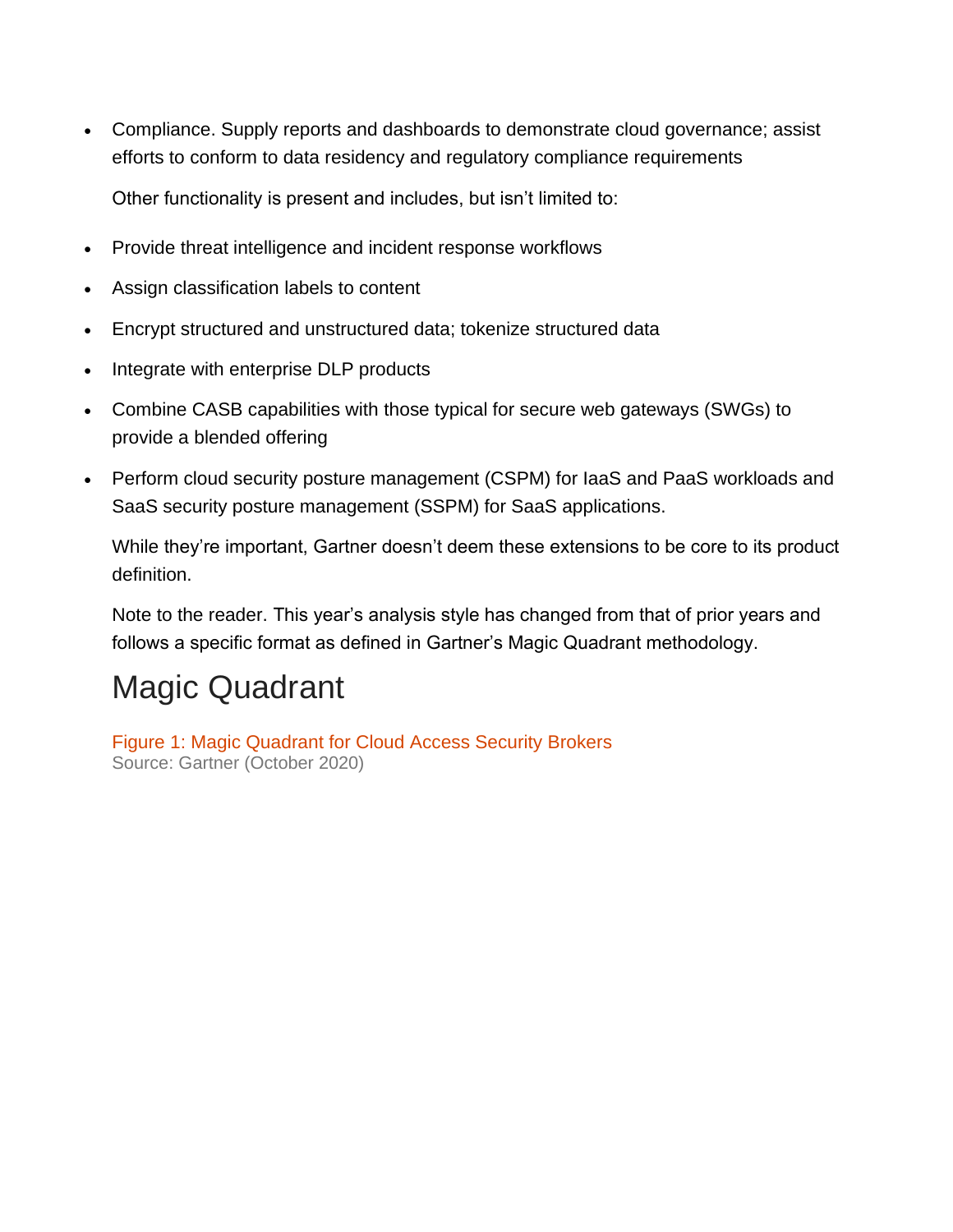

Vendor Strengths and Cautions

#### **Bitglass**

Bitglass is a Leader in this Magic Quadrant. Its CASB is broadly applicable across the full range of requirements and use cases for effective SaaS security and governance, offering well-developed capabilities in all core and most optional functionality areas. Its operations are mostly in North America and Europe, plus a smaller presence in the Asia/Pacific region and South America. Its customers tend to be large enterprises in many industries. In 2020, Bitglass released a highly functional endpoint agent that adds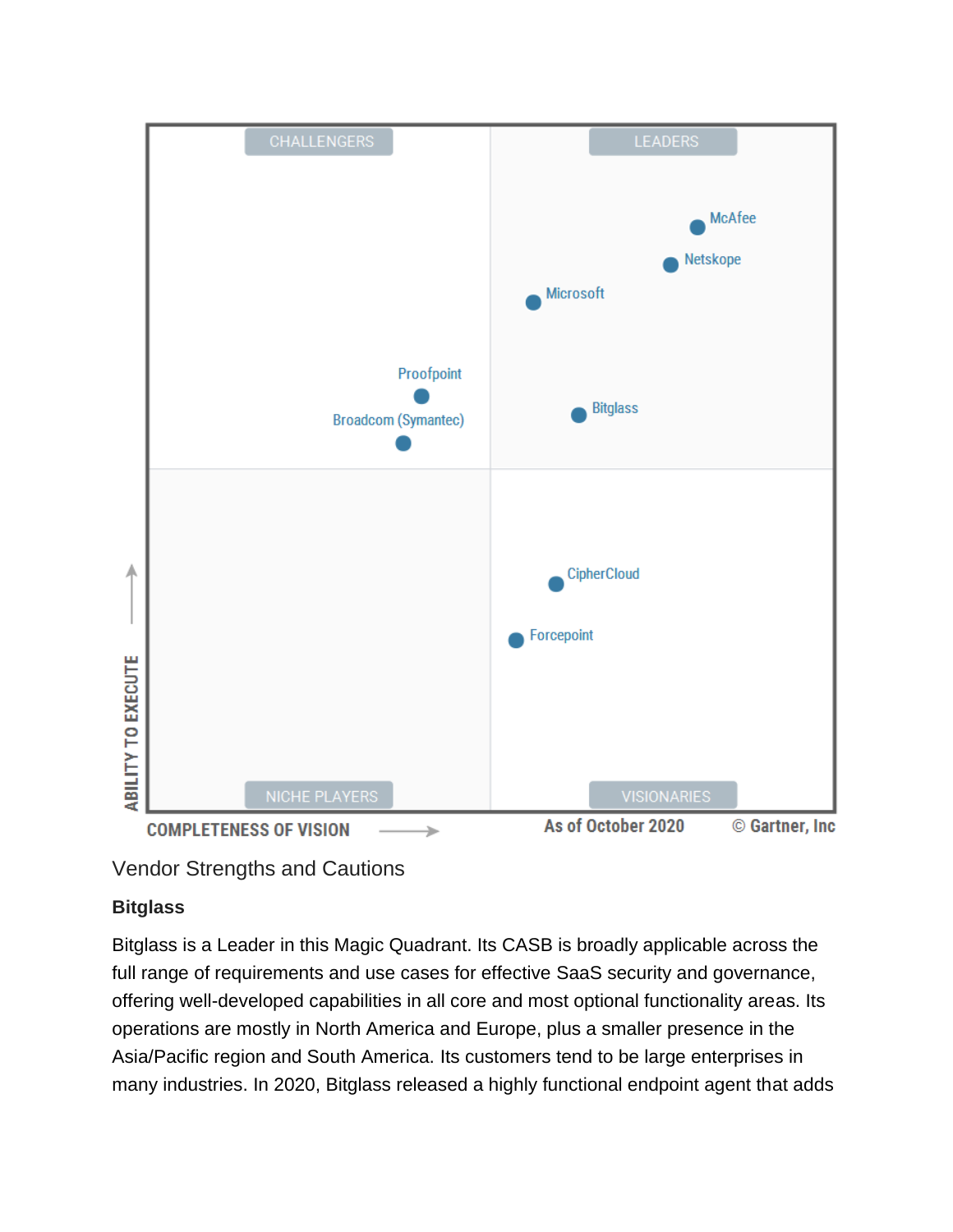capabilities for zero trust network access (ZTNA) and SWGs. Beginning in October 2019, Bitglass CASB is in process for FedRAMP ATO at the Moderate impact level. **Strengths** 

- The AJAX-VM JavaScript enforcement code, delivered to the browser's document object model, continues to set Bitglass apart from the competition by providing a greater degree of visibility and control for activities on unmanaged devices interacting with managed SaaS applications.
- A new endpoint agent, along with in-browser JavaScript implementations of RDP and SSH, enables use cases beyond traditional CASBs to provide secure internet access and threat prevention (SWG), advanced threat protection (remote browser isolation [RBI]), access to private applications (ZTNA) and high levels of SaaS control from a single vendor managed with a single console.
- Data uploaded into structured applications can be recorded with attributes that can be used to define adaptive access rules. For example, a location tag can restrict access such that only those users in the specific location can access data to enforce data sovereignty requirements.

#### Cautions

- The policy builder user interface is dated. It displays an application-centric focus rather than a function-centric focus, which may result in inconsistencies across policies that are intended to enforce equivalent actions on multiple SaaS applications.
- Automatically remediating risky configurations through the CSPM for IaaS is limited compared to the competition. While well-integrated into the console, the CSPM hasn't been identified by Gartner clients as a suitable replacement for a stand-alone tool.
- Although its visibility in the market has improved from last year, Bitglass is not as frequently mentioned during Gartner client inquiries as some of the other vendors in the CASB market.

#### **Broadcom (Symantec)**

Broadcom (Symantec) is a Challenger in this Magic Quadrant. Its CASB, CloudSOC, is mainly focused on the core functionality areas and, via a separate console included in most product configurations, offers DLP harmonization across CASBs, SWGs, secure email gateways (SEGs), ZTNA and endpoints. Its operations are mostly in North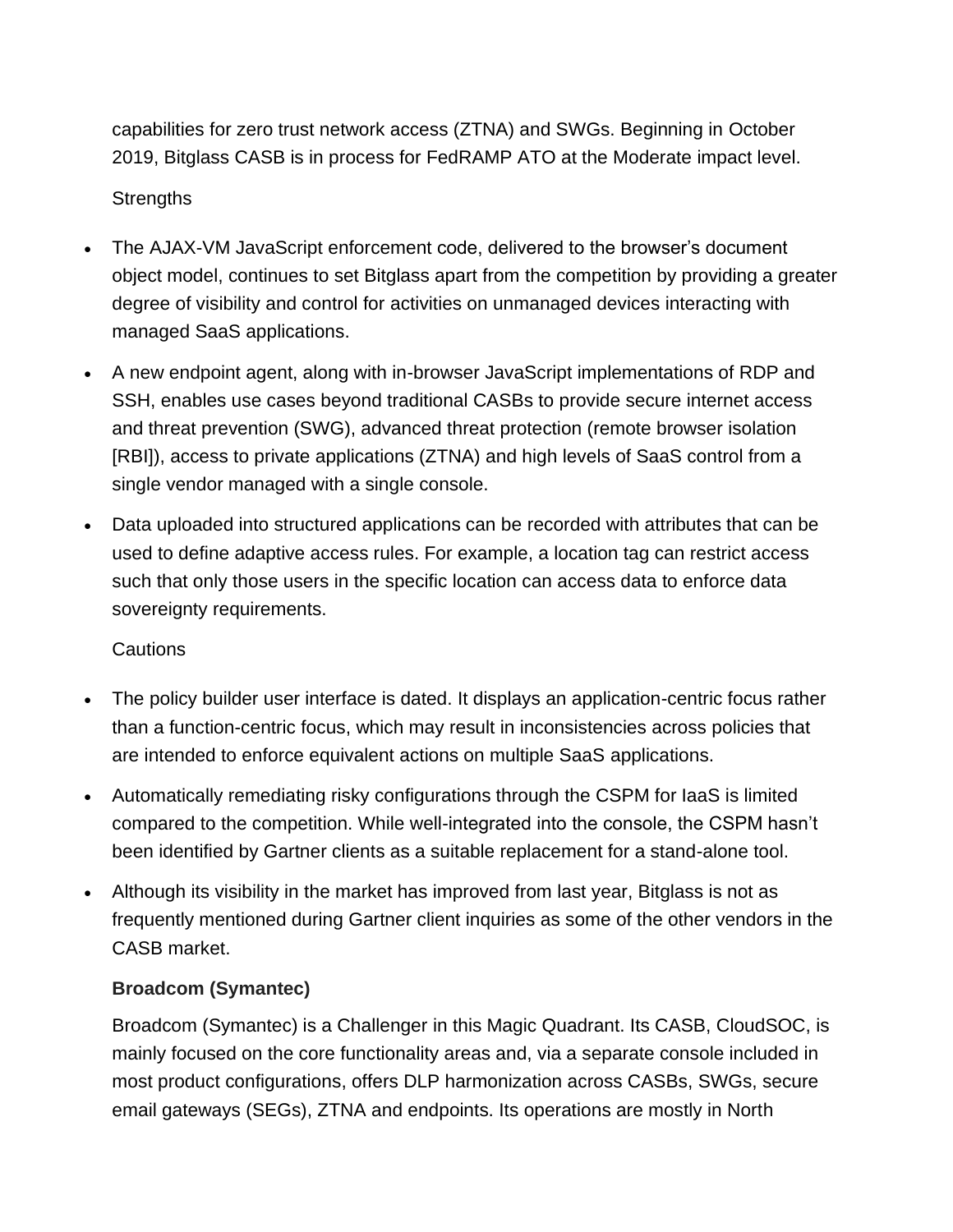America, plus a smaller presence in Europe, South America and the Asia/Pacific region. Its customers tend to be large enterprises in many industries. In 2019, Broadcom, a hardware vendor with little history of software development or integration, acquired Symantec's enterprise security software products.

#### **Strengths**

- CloudSOC includes a wide range of predefined DLP selectors based on common data formats and types, dictionaries, file type detection, fingerprinting, and similarity matching that can be trained from a collection of positive and negative content.
- Adaptive access controls can be built from a sequence of selectable detectors, including thresholds, threats, behaviors, devices, user locations and sequences. Step-up authentication is possible for many types of policies.
- CloudSOC's CSPM is functional, satisfies typical requirements and can automatically remediate certain risky configurations.

#### **Cautions**

- The administrative interface appears dated and can be cumbersome at times, occasionally requiring moving between multiple areas to completely configure a single policy. This is particularly noticeable when working with DLP policies.
- CloudSOC provides fewer options for data visibility and interception than competitors. RBI (Web Isolation) is available as a separately priced add-on. Reverse proxy is slated to be discontinued and replaced by an SAML-integrated RBI (Mirror Gateway), which is delayed until the end of 2020.
- After the acquisition of Symantec's enterprise security software products, product development slowed compared to the competition. Execution also suffered; many Gartner clients expressed dissatisfaction with the vendor's apparent lack of interest in maintaining business and support relationships. Many clients are not renewing and instead are evaluating other vendors.

#### **CipherCloud**

CipherCloud is a Visionary in this Magic Quadrant. Its CASB is broadly applicable across all core and some optional functionality areas, and continues to serve as a good choice for organizations requiring high degrees of data confidentiality within SaaS applications. Its operations are mostly in North America and Europe. Its customers tend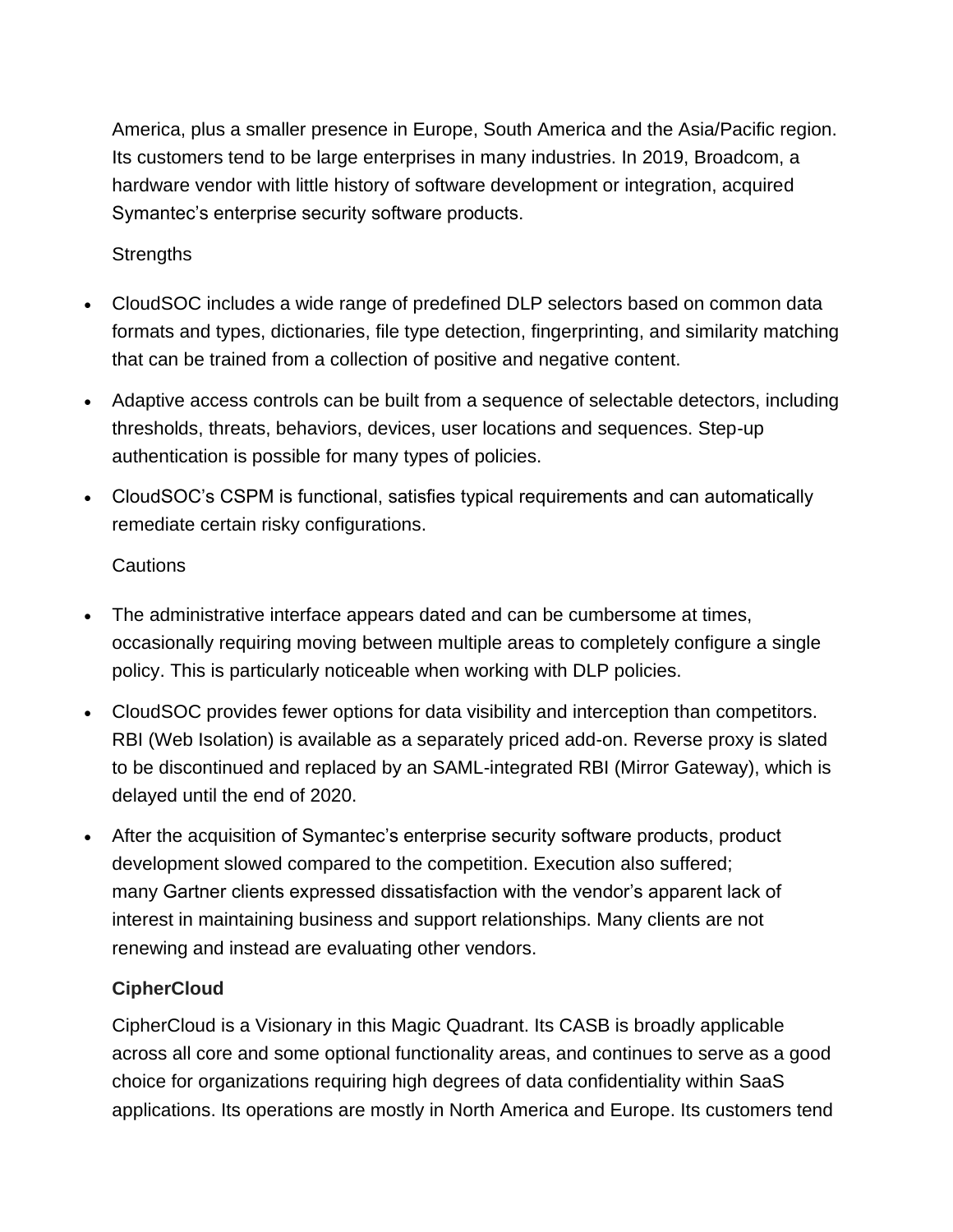to be midsize and large enterprises in many industries. Throughout 2020, CipherCloud expanded into several adjacent categories, including built-in ZTNA and SWG, along with SD-WAN and web application firewall integrations.

#### **Strengths**

- The interface is uncluttered, and the workflow for creating new policies is easy to understand and manage. Administrators can get up to speed and create effective policies quickly.
- CipherCloud's continued support for encryption and tokenization makes it suitable for organizations requiring a high degree of confidentiality of data stored in cloud applications.
- CSPM is well-developed, follows several common frameworks and can replace standalone tools. The SSPM offering is more advanced than most competitors and can automatically remediate risky configurations in some circumstances.

#### **Cautions**

- The ability to create fine-grained policies that distinguish between and alter the experience for managed versus unmanaged endpoints is minimal compared to other providers.
- Unlike most of its competitors, CipherCloud hasn't added RBI to its mechanisms for steering traffic, although it is a part of the vendor's roadmap and should be available by the end of 2020. RBI eliminates potential problems with URL rewriting required by reverse proxies.
- CipherCloud does not have the level of market share and client visibility that other leading CASB vendors enjoy, and it appears less frequently on competitive shortlists and in Gartner client inquiries.

#### **Forcepoint**

Forcepoint is a Visionary in this Magic Quadrant. Its CASB is mainly focused on adding a layer of SaaS visibility and control to its existing portfolio of products, aimed at its existing customers. Its operations are mostly in North America and Europe, plus a smaller presence in South America and the Asia/Pacific region. Its customers tend to be large enterprises in many industries. In 2020, Forcepoint integrated its CASB DLP with its cloud-based Data Protection Service. Beginning in April 2020, Forcepoint Dynamic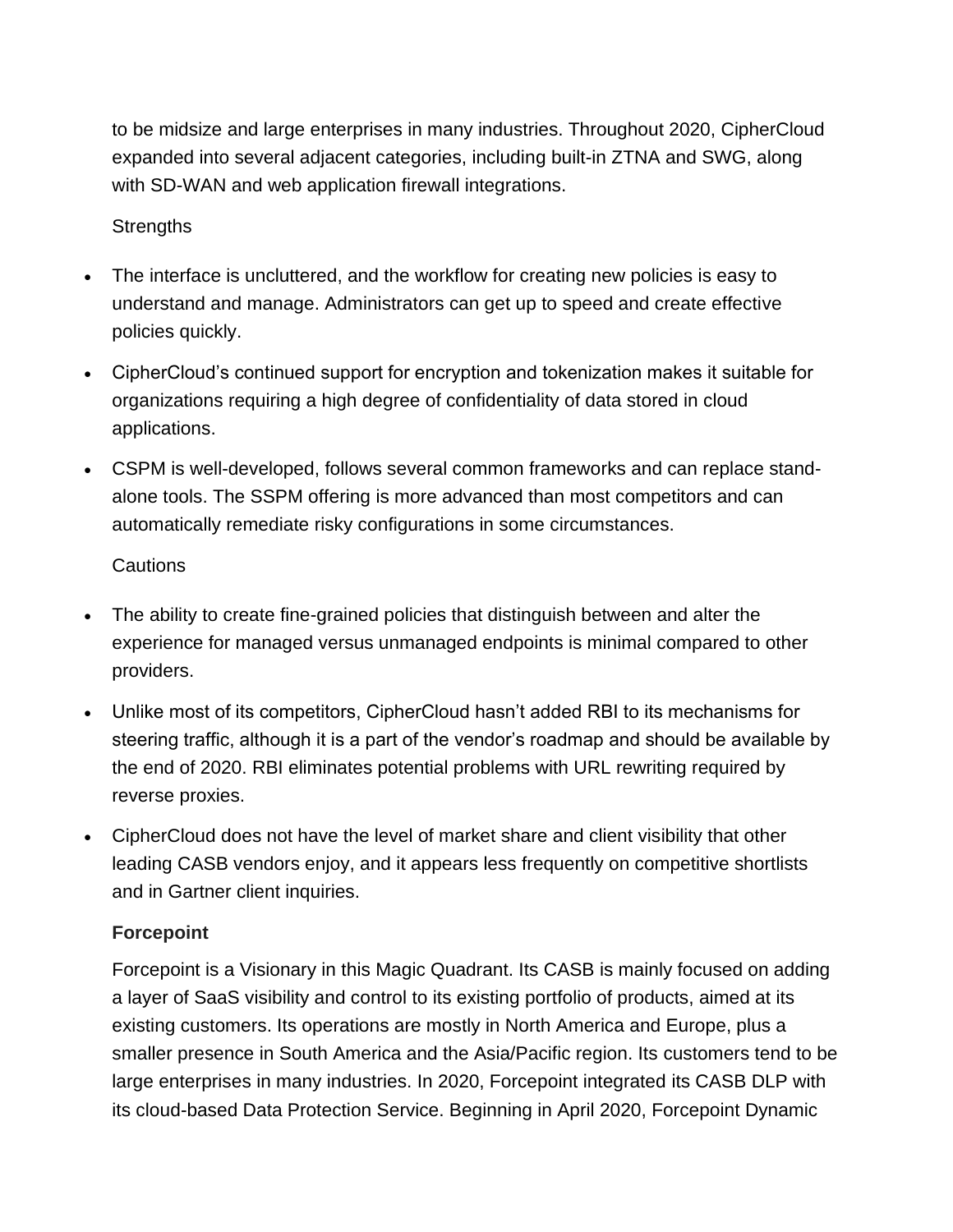Cloud Solutions for CASB is in process for FedRAMP ATO at the Moderate impact level. In October 2020, Francisco Partners signed an agreement to acquire Forcepoint from Raytheon Technologies; this announcement has no bearing on Forcepoint's evaluation in the Magic Quadrant analysis..

#### **Strengths**

- Forcepoint SWG customers can combine SWG and CASB policies to block access to cloud services determined to be too risky. Forcepoint's cloud DLP presents a single policy engine across multiple products — a combination that reduces policy duplication.
- For user-centric dashboard and event processing, the interface is well laid out. It shows all cloud activities in the context of a user, which allows administrators to easily investigate a user's overall and detailed behavior.
- The product computes a business impact analysis score for each activity that users perform in SaaS applications. Scores reflect predefined, distinct per-application severity and simplify the creation of policies that manage risky behavior across a collection of applications.

#### Cautions

- Remote browser isolation is available through a partnership with Ericom Software, but needs to be better integrated into the CASB policy builder engine.
- CSPM operates only through proxying access to the IaaS console. Any nonconsole configuration settings and changes cannot be detected or evaluated.
- While Forcepoint offers a mechanism to apply risk scores to monitored events in governed SaaS applications, the CASB lacks SSPM, a capability that other vendors have begun showing this year.

#### **McAfee**

McAfee is a Leader in this Magic Quadrant. MVISION Cloud has expanded into several categories, including CASB, CSPM, cloud workload protection platform (CWPP), container security, SSPM and SWG. The CASB is broadly applicable across the full range of requirements and use cases for effective SaaS governance, offering welldeveloped capabilities in core and optional functionality areas. Its operations are mostly in North America and Europe, with a smaller presence in the Asia/Pacific region. Its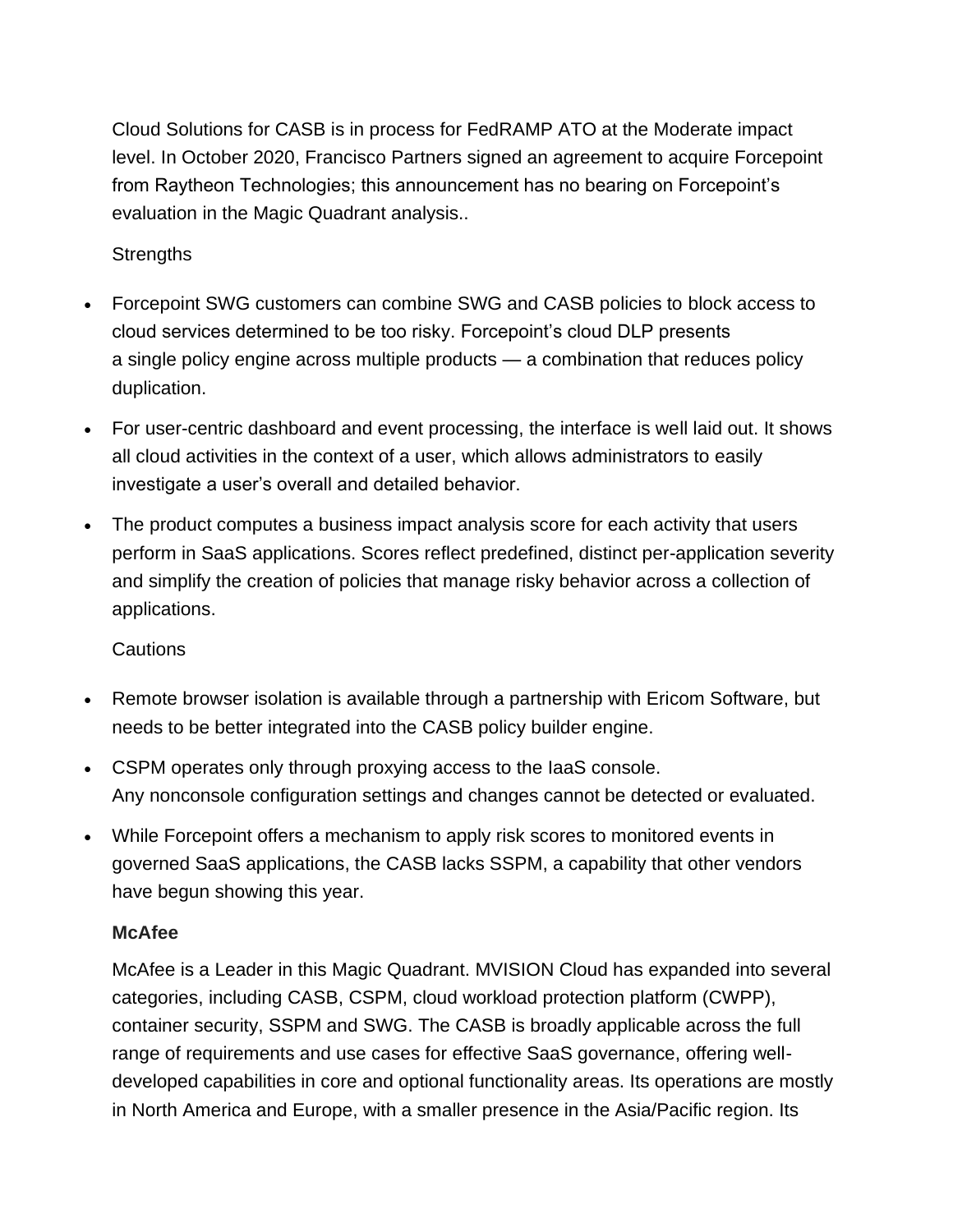customers tend to be large enterprises in many industries. In 2020, McAfee introduced "micro POPs" — portions of MVISION Cloud that customers can install inside their IaaS environments to conduct scanning and assessment of resources not externally visible. In April 2020, McAfee MVISION Cloud achieved FedRAMP ATO at the High impact level.

#### **Strengths**

- A wide array of policies can take full advantage of API inspection, forward-proxy redirection, reverse-proxy insertion and RBI, facilitated by a single agent that directs traffic to McAfee's CASB or SWG.
- The Mitre ATT&CK framework is well-supported in the interface for incident investigation and response.
- McAfee offers extensive CSPM capabilities that exceed those of even some pure CSPM vendors for IaaS/PaaS and SaaS. It includes strong auditing and compliance scanning, plus multiple options for automatic and guided manual remediation.

#### **Cautions**

- McAfee's position is that managed devices interacting in predictable ways should be given direct access to SaaS collaboration applications and not passed through the forward or reverse proxy. Customers will need to assess whether this stance aligns with their supported enterprise security policies.
- UEBA is functional, but there is a not a "user risk score" perspective that is both dynamic and informed by its advanced analytics, when compared to some of its competitors.
- McAfee is still regarded as a large heritage security vendor by a number of Gartner clients and may struggle with perception issues, especially among organizations adopting a cloud-first strategy.

#### **Microsoft**

Microsoft is a Leader in this Magic Quadrant. Its CASB, Cloud App Security (MCAS), is mainly focused on the core functionality areas and works best when supplemented with other Microsoft security products. Its operations are geographically diversified. Its customers tend to be midsize and large enterprises in many industries. During 2020 and into 2021, Microsoft continues to emphasize endpoint-based and cloud-based controls,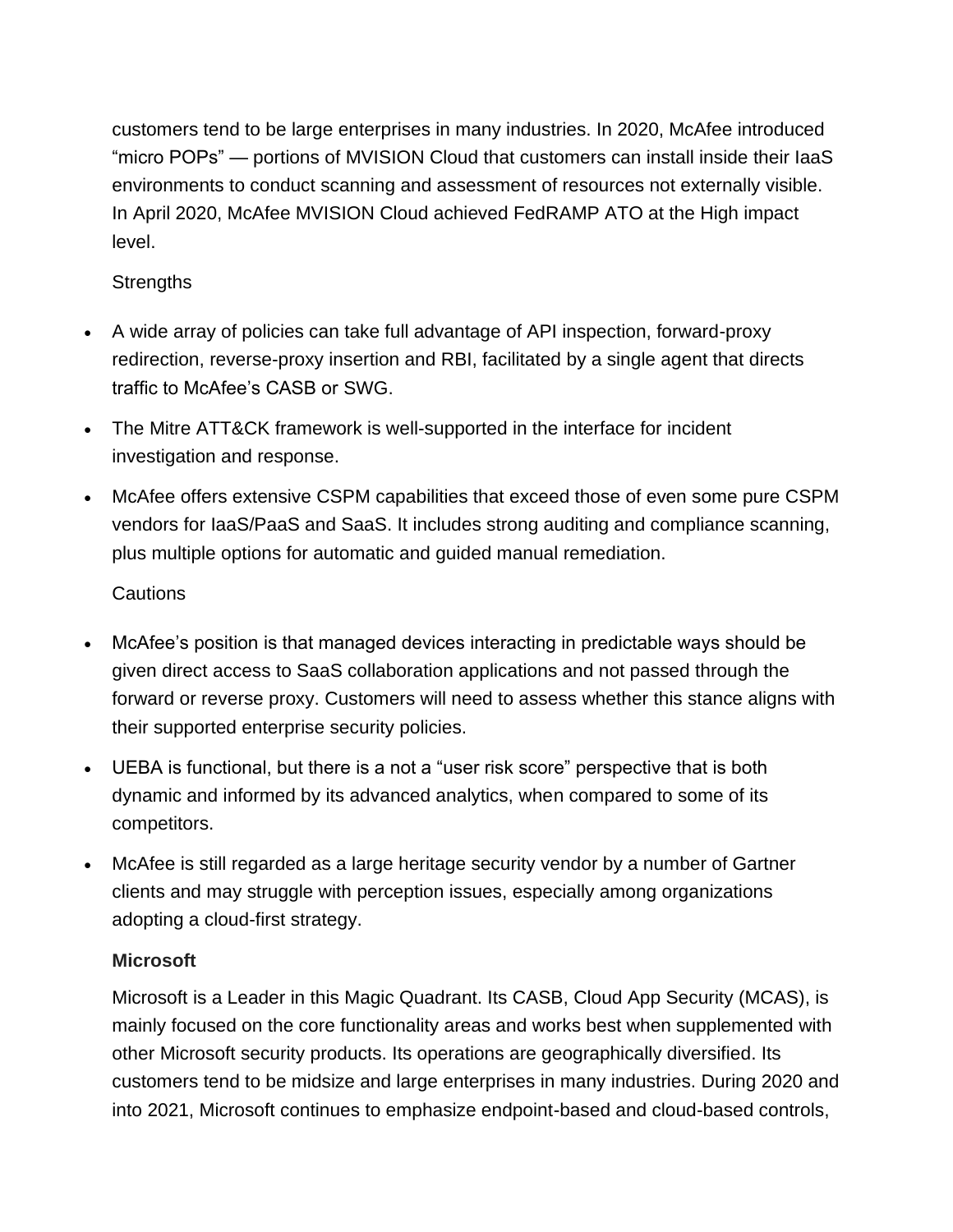directing attention away from the network. Beginning in May 2019, MCAS (as part of Office 365 GCC High) is in process for FedRAMP ATO at the High impact level.

#### **Strengths**

- Microsoft has consolidated disparate classification mechanisms into one shared across MCAS, Office 365, Azure Information Protection (AIP), Rights Management Services (RMS) on-premises and Windows Information Protection (WIP) on endpoints. DLP actions are comprehensive and can even send real-time notifications of violations (with requests for business justification overrides) through Teams. The list of common sensitive data types is frequently updated.
- Power Automate (previously Flow), an extra cost item, allows administrators to build playbooks to automate incident response workflows across all governed SaaS applications. MCAS's integration with Flow was distinctive compared to other CASB vendor integrations with third-party security orchestration, analytics and reporting (SOAR) tools.
- The UEBA interface displays a useful consolidated view of a single account's activities across multiple cloud services. MITRE ATT&CK labelling is displayed in some event analysis views to further assist investigation.

#### **Cautions**

- A typical Microsoft cloud security strategy will require multiple Microsoft products, not just its CASB. Examples include Azure Active Directory Conditional Access for AAC, Azure Information Protection for EDRM, Azure Security Center for CSPM, Endpoint Manager (previously Intune) for unified endpoint management (UEM) and Defender for Endpoint for endpoint protection platforms (EPPs). Microsoft's cloud security products work best when customers deploy the entire suite; stand-alone or a la carte deployments offer reduced functionality.
- The lack of support for webhooks and the lack of RBI and SWG capabilities reduce the number and types of sources of information for traffic and data visibility.
- Microsoft's licensing is overly complex. Multiple confusingly named bundles include MCAS or Office 365 Cloud App Security, a lightweight version of the full CASB that works only with Office 365. Clients occasionally discover that they have access to more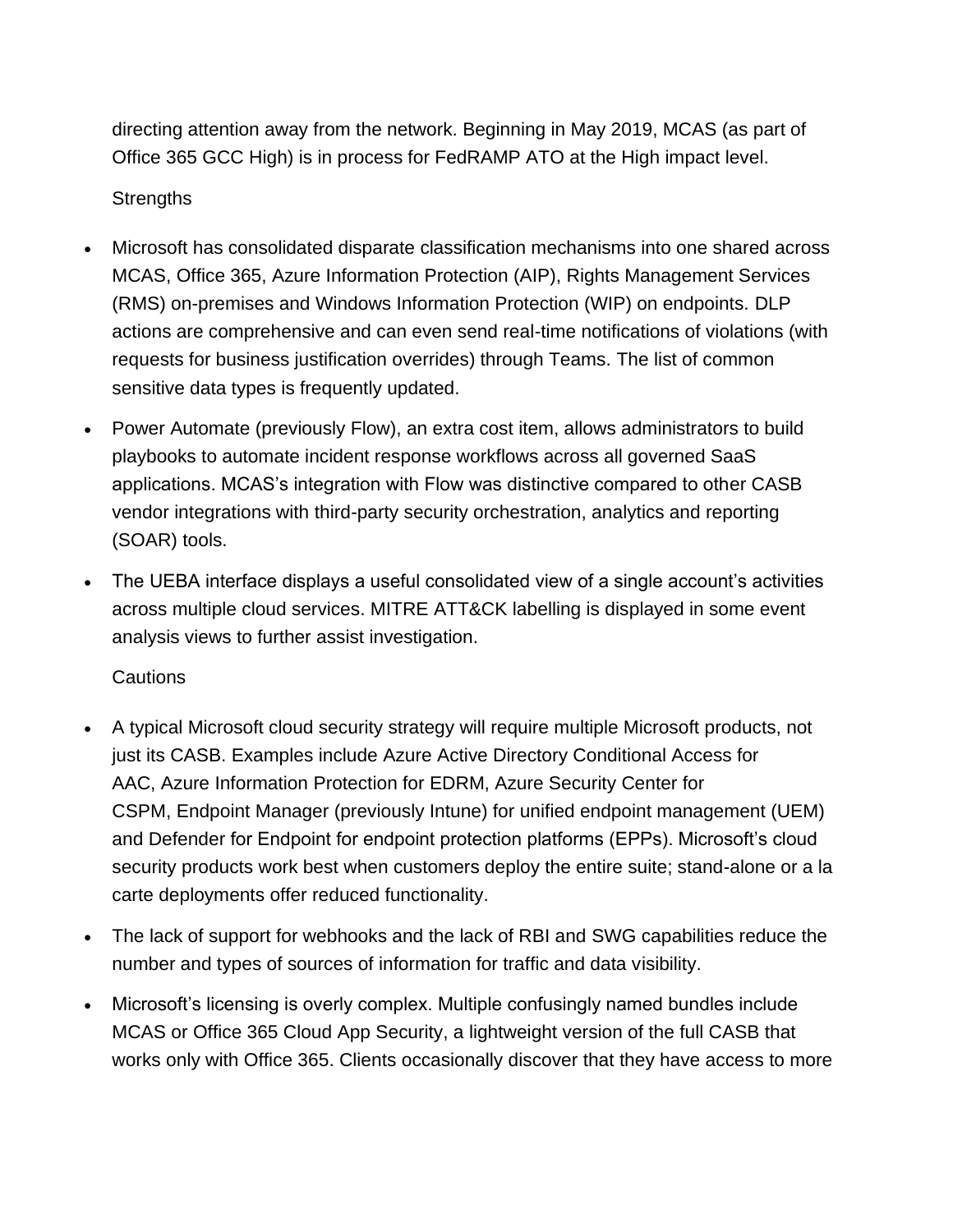of Microsoft's security products than expected when they review the details of enterprise licensing agreements.

#### **Netskope**

Netskope is a Leader in this Magic Quadrant. It has expanded into related categories, including ZTNA and SWG. Its CASB is broadly applicable across the full range of requirements and use cases for effective SaaS governance, offering well-developed capabilities in core and optional functionality areas. Its operations are mostly in North America, plus a smaller presence in South America, Europe and the Asia/Pacific region. Its customers tend to be large enterprises in many industries. Netskope's roadmap exhibits meaningful progression toward a SASE framework. In September 2019, Netskope Security Cloud Government achieved FedRAMP ATO at the Moderate impact level.

#### **Strengths**

- Netskope has expanded into a portfolio vendor offering a wide range of cloud security and cloud-delivered security capabilities, including ZTNA, SWG, RBI (through a partnership with Ericom Software) and CSPM, consistently managed in a single console. Netskope's progress in the SASE framework is farther along than any other vendor in this Magic Quadrant.
- Access control policies supply several opportunities to coach users in a variety of scenarios, including suggestions with links to appropriate applications. Device posture policies can signal an endpoint protection tool (for example, CrowdStrike and VMware Carbon Black) to take various actions, including isolation from governed SaaS applications.
- Netskope made numerous improvements to its CSPM capabilities this year and has also begun offering basic SSPM.

#### **Cautions**

- Netskope's reverse proxy supports fewer SaaS applications than some of its competitors.
- Some Gartner clients continue to express concern over the need to install agents to achieve maximum value from the product, and have observed that Netskope's utility in agentless scenarios is less mature than some competitors.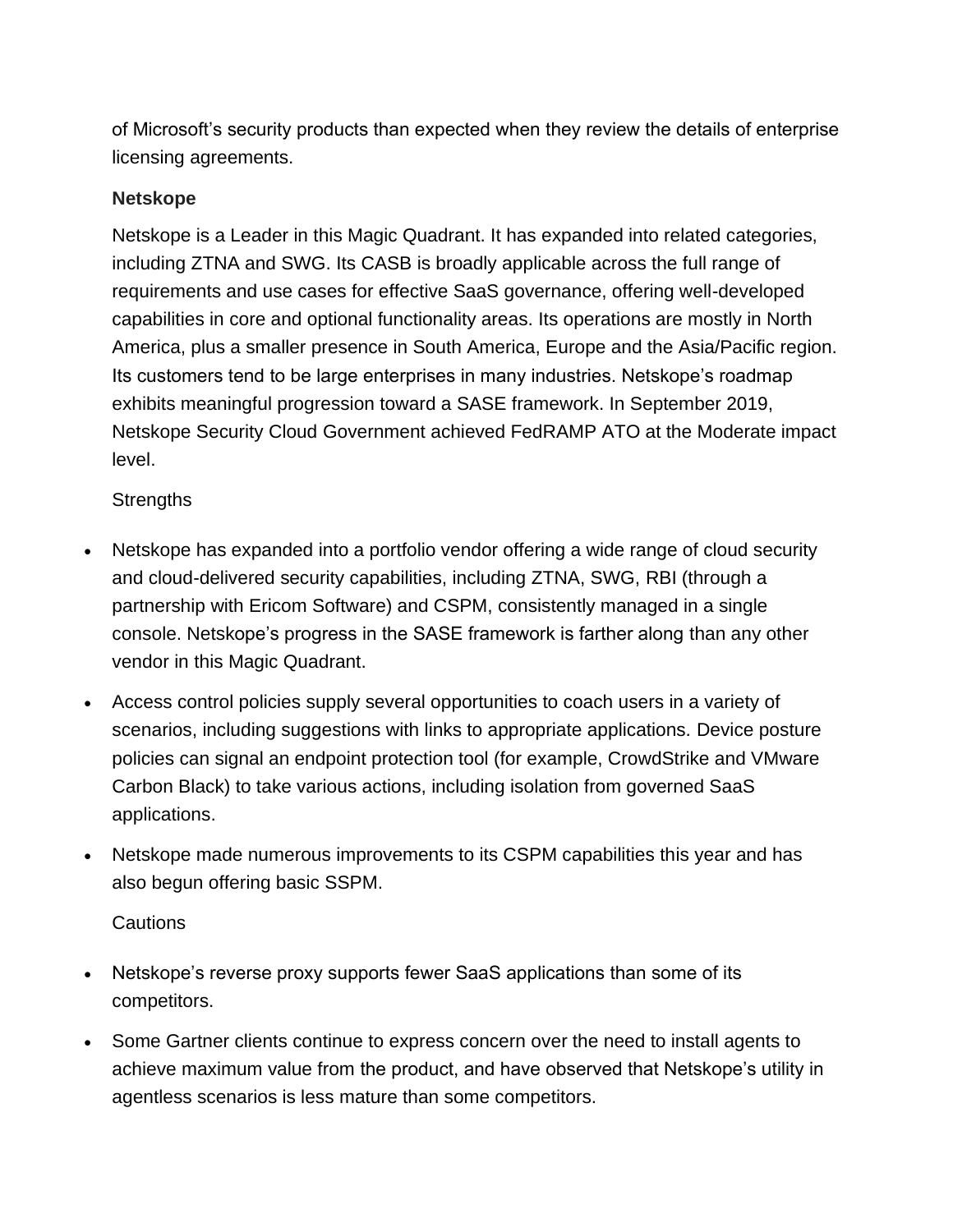• A small number of clients have expressed concern about the complexity of Netskope's pricing and contracts.

#### **Proofpoint**

Proofpoint is a Challenger in this Magic Quadrant. Its CASB is mainly focused on core and some optional functionality areas, and is an effective complement to its SEG. Its operations are mostly in North America, with a smaller presence in Europe. Its customers tend to be large enterprises in many industries. Proofpoint's attention to SaaS threats, especially insider threats, is distinctive in the CASB market, and is spread across CASB, SEG and EPP.

#### **Strengths**

- Inbound actions to cloud services are risk-scored, based on behavior and privileges of users. Users who exhibit a propensity for being attacked the most (labeled "very attacked persons" in the administrative interface) can be placed into groups that minimize their exposure.
- Proofpoint's CASB, ZTNA, email security and RBI products offer useful synergies, which may be an attractive integration and bundle for some customers, particularly those with a large remote workforce.
- Once a new threat is detected, Proofpoint can reevaluate prior events to determine whether that threat was previously missed, and assess whether its actions were malicious or benign.

#### Cautions

- Proofpoint offers basic CSPM capabilities in its CASB through API-based analysis of IaaS configuration settings. It cannot proxy the IaaS console and it offers no DevOpsstyle guardrails for automated compliance and policy enforcement.
- Support for custom applications is minimal and limited to "well understood" HTML events. More sophisticated control of custom apps requires vendor involvement.
- The vendor lacks a native SWG, unlike several of its competitors. Also unlike several competitors, Proofpoint has removed reverse proxy from its CASB; however, the SAMLproxy-based RBI can accommodate common reverse-proxy use cases.

### Vendors Added and Dropped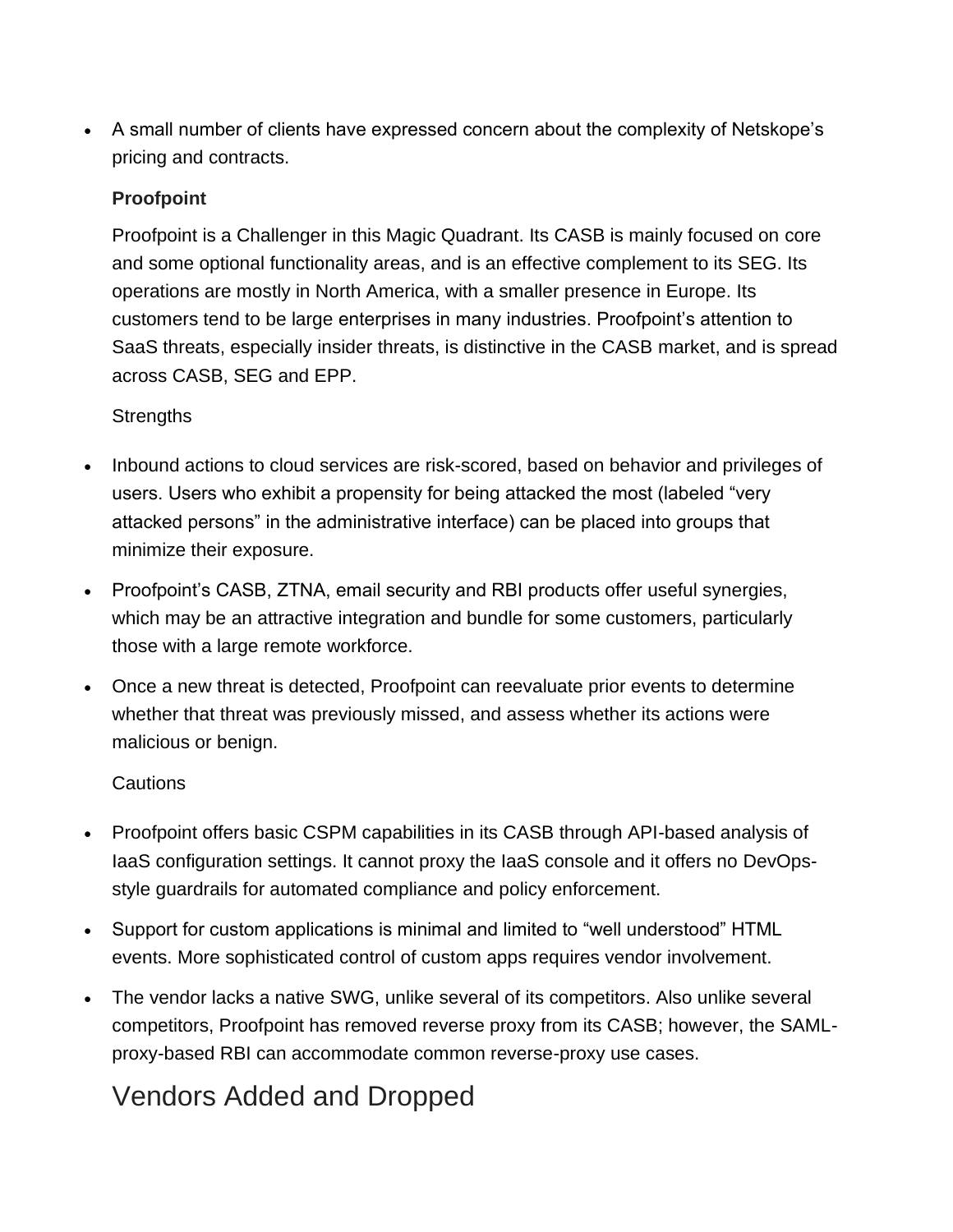We review and adjust our inclusion criteria for Magic Quadrants as markets change. As a result of these adjustments, the mix of vendors in any Magic Quadrant may change over time. A vendor's appearance in a Magic Quadrant one year and not the next does not necessarily indicate that we have changed our opinion of that vendor. It may be a reflection of a change in the market and, therefore, changed evaluation criteria, or of a change of focus by that vendor.

#### Added

No vendors were added to this Magic Quadrant.

### Dropped

Palo Alto Networks was dropped from this Magic Quadrant. The vendor failed to meet certain product configuration and feature inclusion criteria.

## Inclusion and Exclusion Criteria

To qualify for inclusion, vendors need to meet these criteria:

- Availability. CASB product must be generally available and fully supported.
- Revenue and deployment. CASB product revenue and CASB deployment must match one of the following minimums:
- $\circ$  At least \$60 million in revenue in the 12 months preceding 1 June 2020, and at least 500 distinct customers (logos) and at least 2,000,000 seats deployed, or
- o At least \$24 million in revenue in the 12 months preceding 1 June 2020, and at least 30 new distinct customers (logos) during the same period, or
- o At least \$8 million in revenue in the 12 months preceding 1 June 2020, and at least 20 new distinct customers (logos) during the same period
- Geography. Currently deployed in production by customers in at least two of the following regions:
- o Americas
- o Europe
- o Asia/Pacific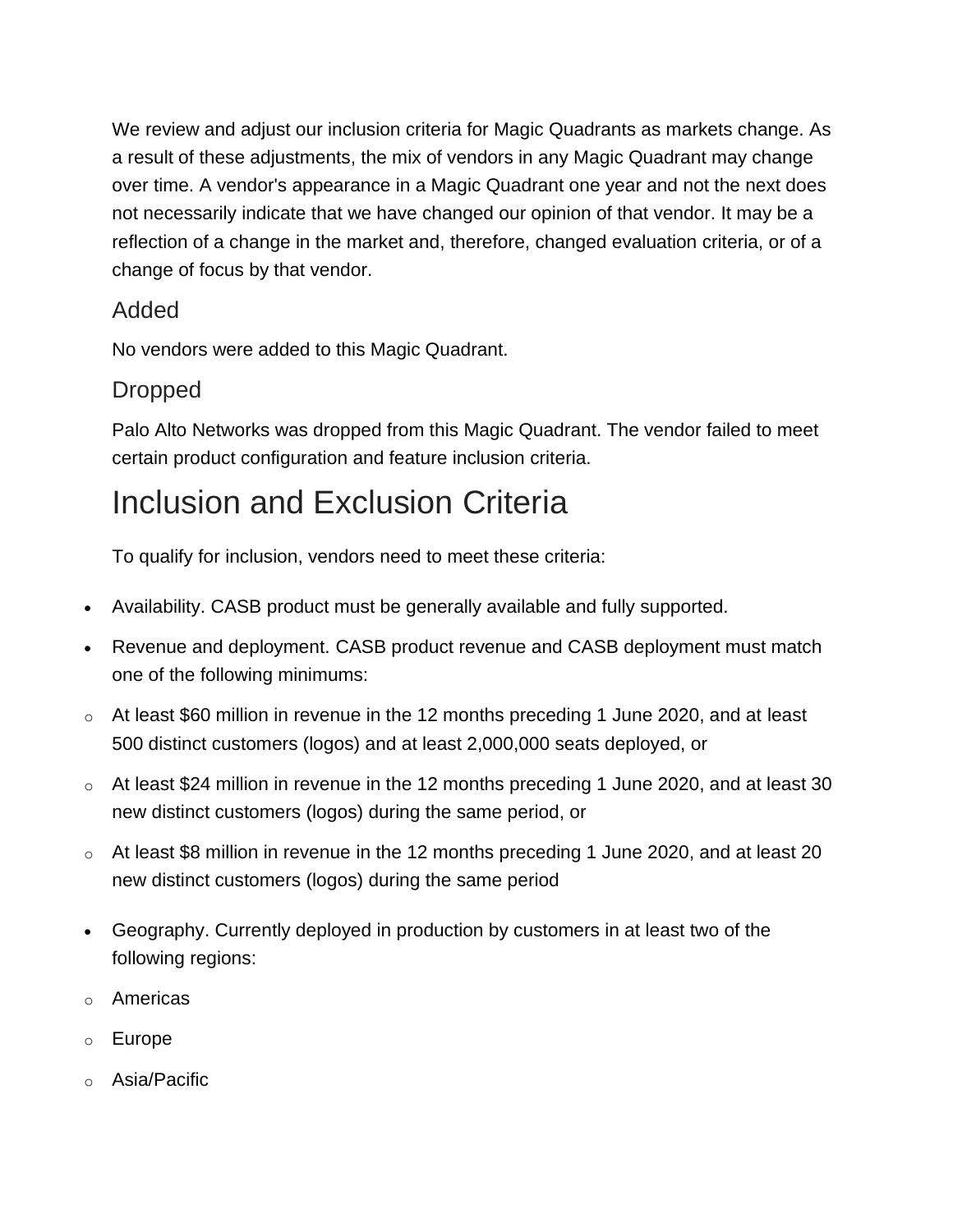- o Middle East/Africa
- Features. Product capabilities must include the following:
- $\circ$  Inspect data and user behavior in cloud services via provider APIs.
- o Operate in-line between users and cloud services as a forward and/or reverse proxy, or optionally offer RBI as an alternative or supplement to reverse proxy (essentially be a multimode CASB and not API-only).
- o Support the ability to perform access control of any user, device and location.
- $\circ$  If an endpoint agent is available for traffic steering, it must support Windows, macOS, iOS and Android; it must support deployment by software management tools.
- $\circ$  Integrate with an enterprise's existing identity provider, security incident and event management tool, and UEM product.
- $\circ$  Operate as a multitenant service delivered from the public cloud.
- $\circ$  Optionally operate as a virtual or physical appliance in on-premises, colocation or public cloud environments.
- $\circ$  Apply a variety of analytics when monitoring behavior of users, third-party apps and data.
- o Identify and respond to malicious and/or unwanted sessions with multiple methods (for example, terminate, allow, restrict, raise alert, step-up authentication and end-user coaching).
- o Distinguish between corporate and personal instances of cloud services and provide the ability to limit or block the exchange of data between them.
- Applicability. The product must support governing a minimum of 10 named SaaS applications, with the following distribution:
- o At least seven via API inspection
- $\circ$  All 10 via forward proxy or all 10 via reverse proxy/remote browser isolation

Products and vendors will be excluded if they: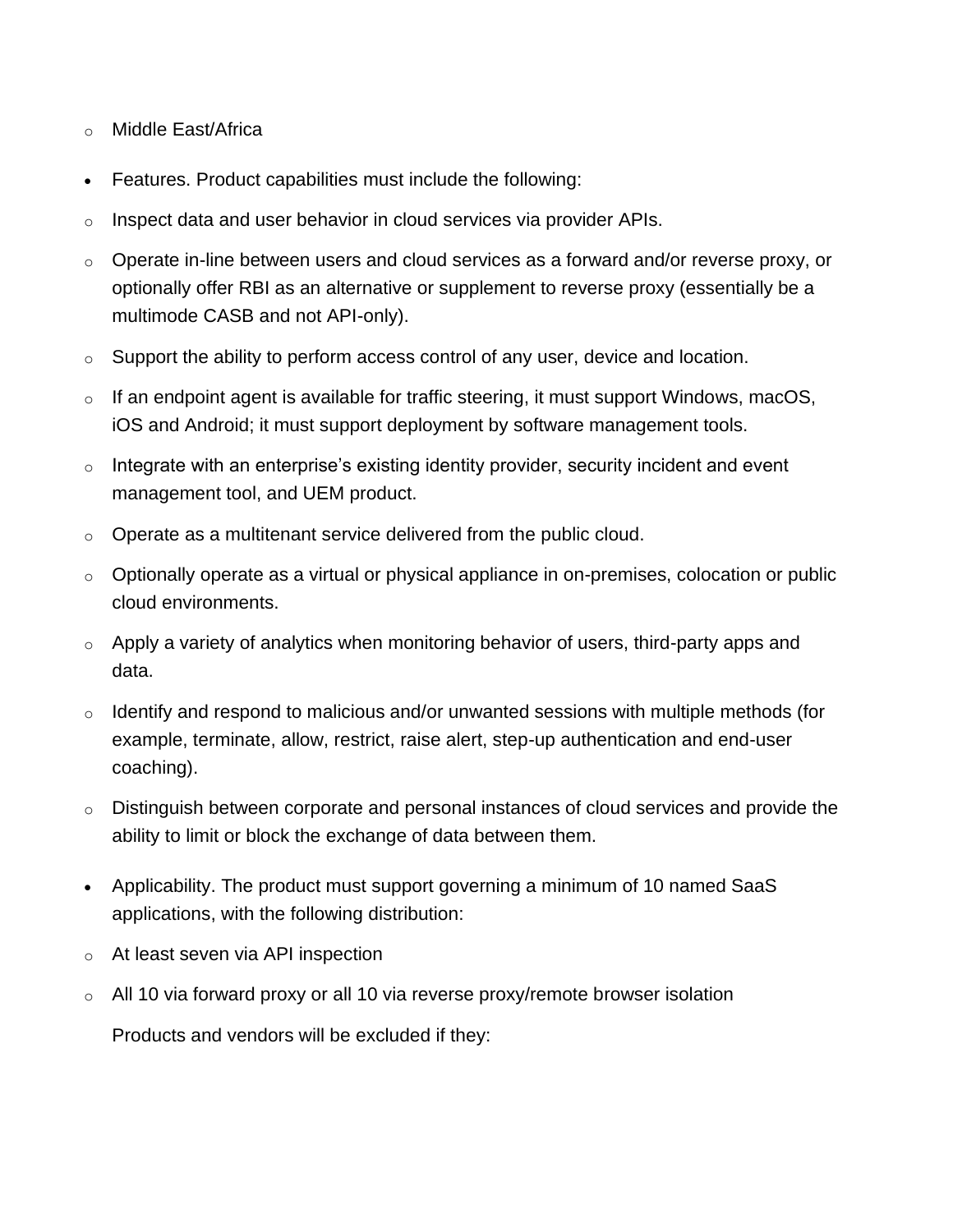- Rely principally on legacy products such as on-premises firewalls or on-premises SWGs to deliver CASB-like functionality.
- Fail to materially address all four core functionality areas (visibility, data security, threat protection and compliance).
- Fail to meet Gartner's installed base, deployment and revenue requirements.

## Evaluation Criteria

## Ability to Execute

Product or Service: This criterion refers to innovative and effective cloud visibility and control capabilities with rapid reaction to changes in SaaS application functionality and the speed/accuracy of SaaS application risk ranking. It includes strong and accurate DLP capabilities that rival enterprise DLP products, including mechanisms for identifying and classifying content at various sensitivity levels. Products that favor protection and control as much as or more than visibility are more highly rated, and the ability to provide (or work with other tools to orchestrate) AAC for users, devices and content to/from cloud services are weighted higher.

Overall Viability: This refers to sustained funding sources (venture capital or otherwise), including positive year-over-year growth in customers, seats and revenue. There should be evidence of continual investment in product development and sales.

Sales Execution and Pricing: This criterion includes pricing that places few restrictions on which SaaS applications and features can be used, with reasonably priced visibility use cases. Vendors should be able to successfully compete in deals that displace incumbents because of better value and customer use-case alignment with effective sales, presales and marketing teams, and win on highly competitive shortlists.

Market Responsiveness and Track Record: This refers to the vendor's ability to develop innovative security controls faster than competitors, addressing a wide range of use cases, and mitigating cloud security threats quickly.

Marketing Execution: This criterion assesses whether the vendor addresses welldefined use cases that highlight the value of a CASB over native cloud security controls. Also evaluated is whether the vendor provides well-articulated details about how traffic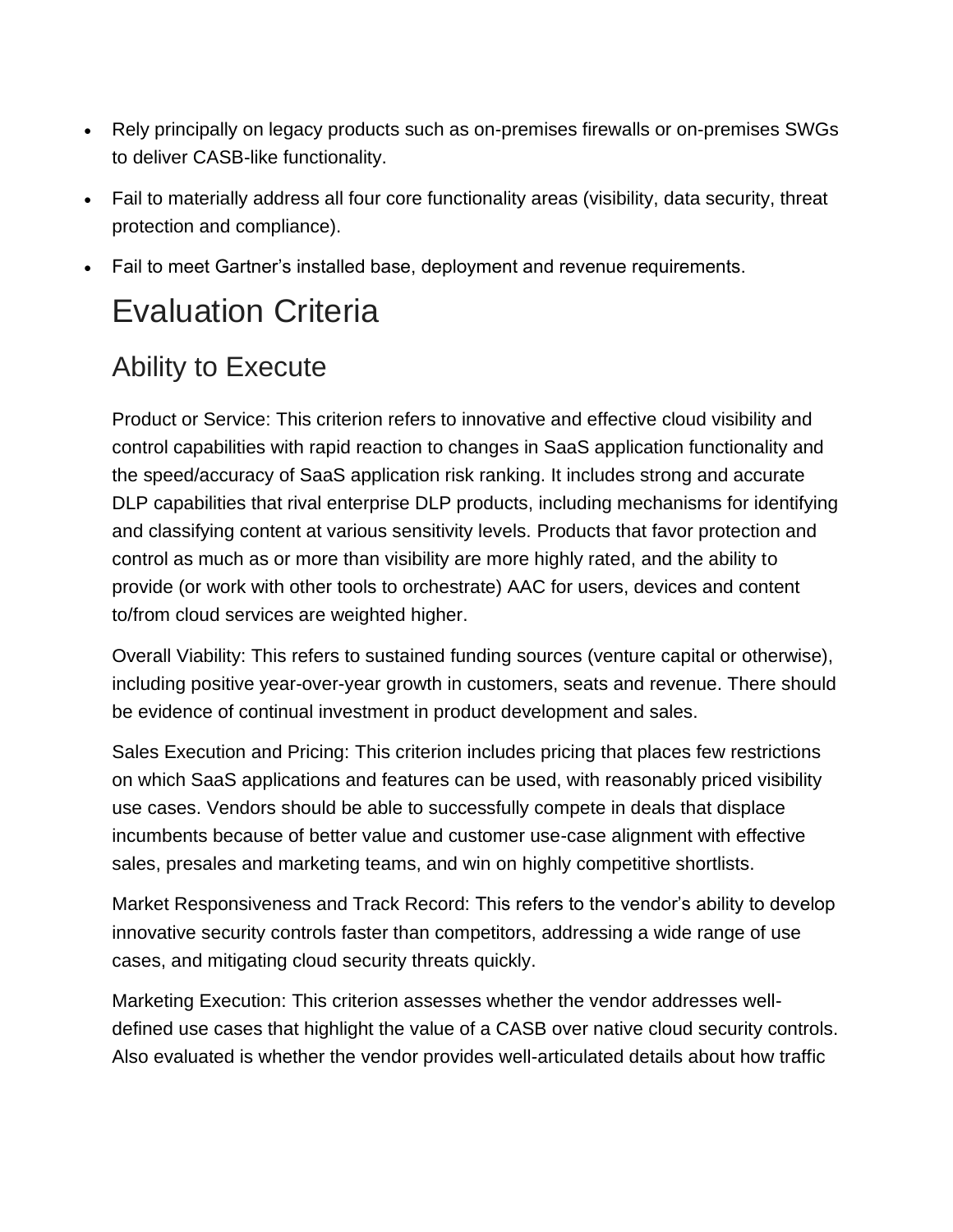is steered and processed, with a demonstrated track record of reducing customer risk posture.

Customer Experience: This refers to whether day-to-day operations can be performed by existing customer personnel. There is no significant change to the end-user experience with or behavior of cloud services after deployment. Also evaluated is whether there is a support escalation path that permits communicating, when the severity is appropriate, with vendor support resources (including engineers at the highest severity levels).

Operations: This criterion was not evaluated in this Magic Quadrant iteration.

#### Table 1: Ability to Execute Evaluation Criteria

Enlarge Table

| <b>Evaluation Criteria</b>     | Weighting |
|--------------------------------|-----------|
| <b>Product or Service</b>      | High      |
| <b>Overall Viability</b>       | Medium    |
| <b>Sales Execution/Pricing</b> | Medium    |
| Market Responsiveness/Record   | Medium    |
| <b>Marketing Execution</b>     | Medium    |
| <b>Customer Experience</b>     | High      |
| Operations                     | NotRated  |
|                                |           |

•

Source: Gartner (October 2020)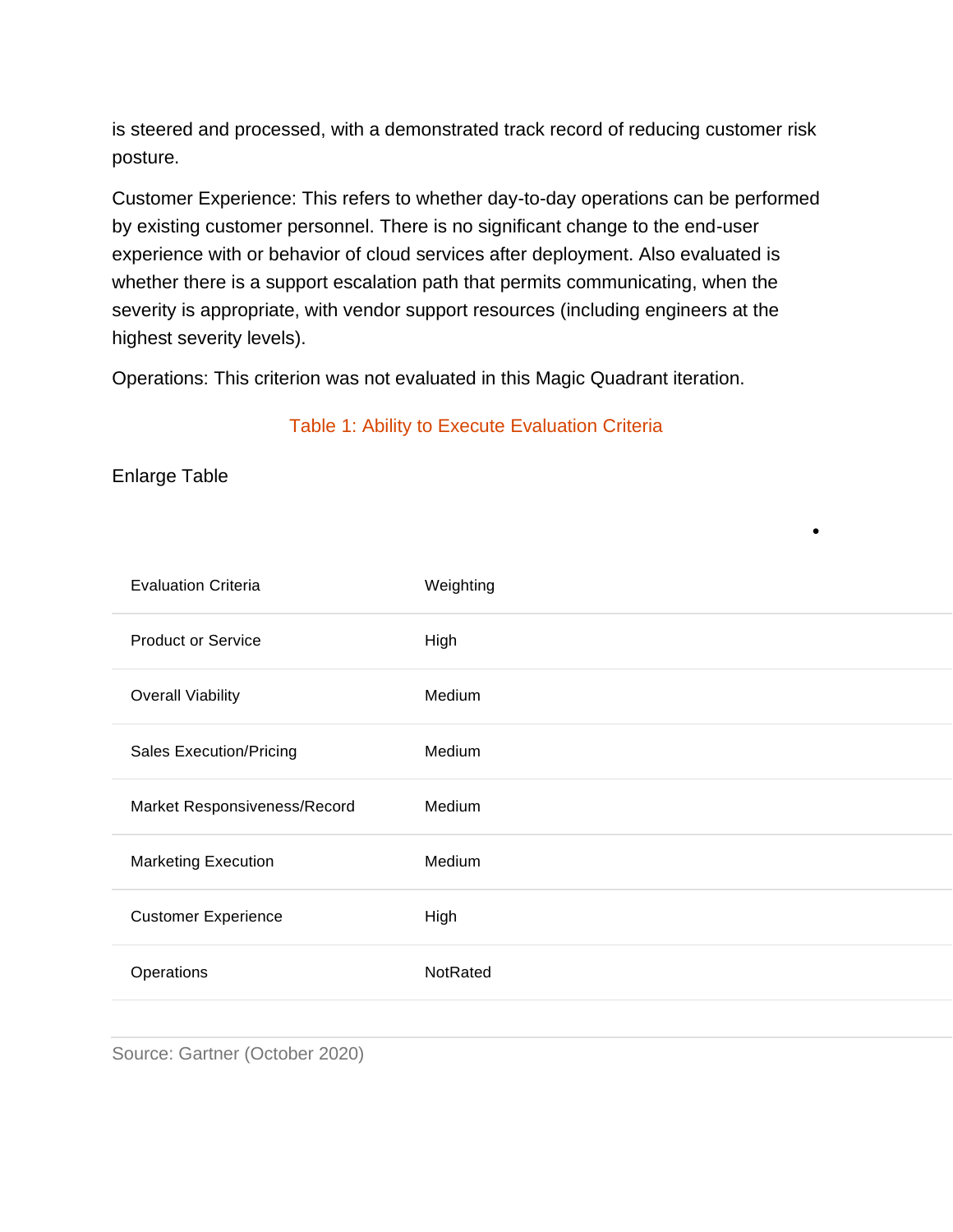## Completeness of Vision

Market Understanding: This refers to the correct blend of visibility, protection and control capabilities that meet or exceed the requirements for native cloud security features. Innovation, forecasting customer requirements and being ahead of competitors on new features are also regarded, as well as integration with other security products and services. Finally, vendors must solve challenging problems associated with the use of multiple cloud services by organizations of all sizes.

Marketing Strategy: An understanding of and commitment to the security market, the prevailing threat landscape and, more specifically, the cloud security market are evaluated. A focus on security as a business enabler over security for the sake of compliance is important, as is avoidance of unrealistic promises (like "unbreakable," "impenetrable," etc.). Marketing messages must align with actual product and service deliverables.

Sales Strategy: This criterion includes a recognition that SaaS (and SaaS security) and other cloud service buyers are not always from IT departments. Pricing and packaging that is familiar to cloud-using organizations, including immediate after-sales assistance with deployment, are weighted. Periodic follow-up contact with existing customers must be evident, along with a capable channel program that enables consistency and highquality access to the product or service to organizations in all available geographic locations.

Offering (Product) Strategy: Well-regarded products must show the full breadth and depth of SaaS application support, the ability to react quickly to changes in cloud applications, and strong and action-oriented user behavior analytics. In addition, they must have successful completion of third-party assessments (such as ISO 27001 or SOC 2), a well-rounded roadmap with a sustained feature cadence and support for custom applications in IaaS.

Business Model: The process and success rate for developing new features and innovation through investments in research and development are evaluated. This includes a demonstrated understanding of the particular challenges associated with securing multiple cloud applications and a track record of translating that understanding into a competitive go-to-market strategy.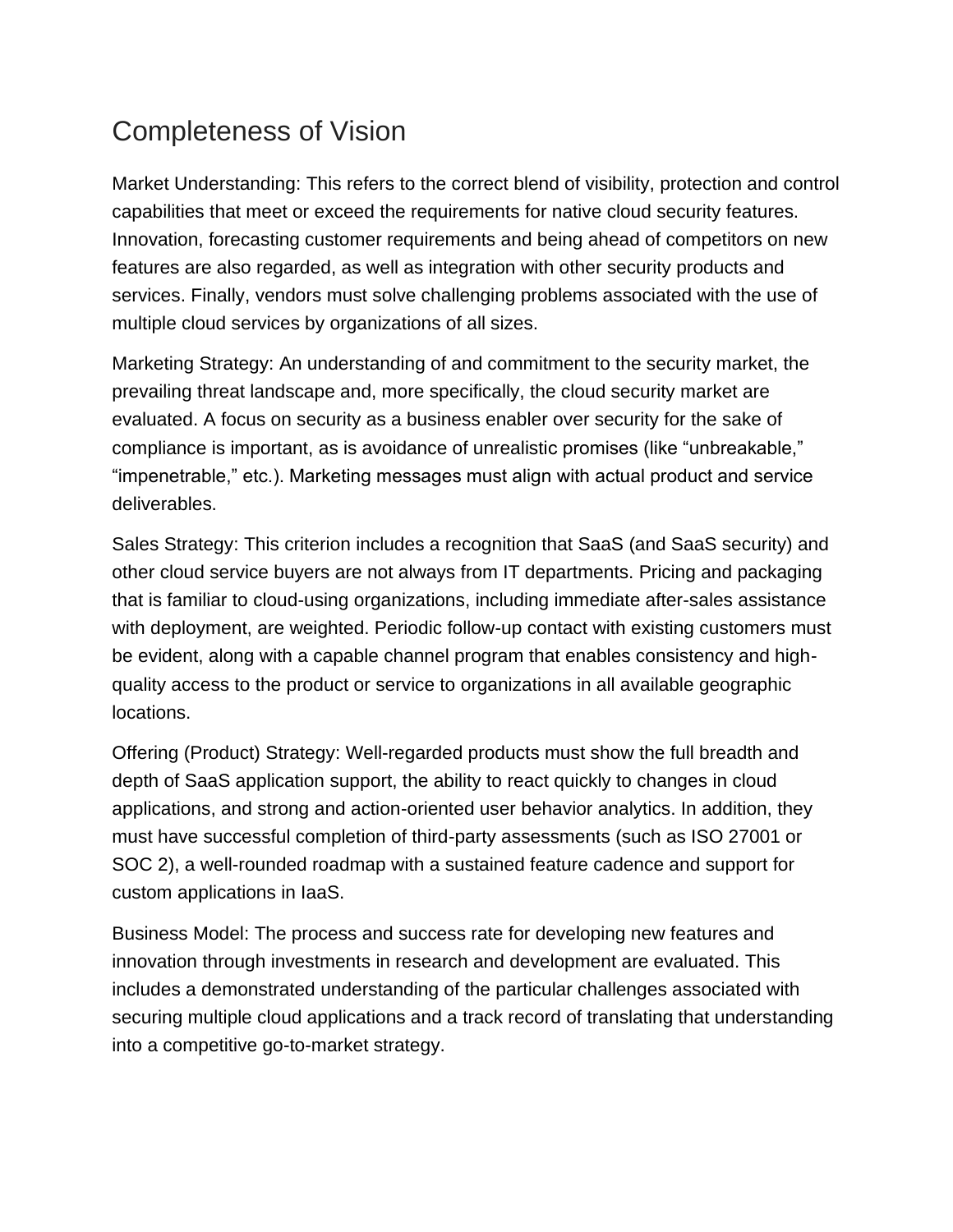VerticaI/Industry Strategy: This criterion evaluates evidence of product design and functionality to address the distinct nature of industry-specific, above-average requirements for controlling sensitive information and satisfying regulatory demands. It also evaluates evidence of deployment in multiple verticals, with multiple cloud services and multiple customer sizes. Pricing should be tailored for realistic availability of funds and budgets for multiple, varied industry segments.

Innovation: This criterion includes evidence of continued research and development with quality differentiators, such as performance, management interface and clarity of reporting. Features should be aligned with the realities of the distributed nature of cloud security responsibility (for example, consoles for various security/audit roles and consoles for business units' administration of their portions of policies). Included are a roadmap showing a platform focus, continued support for more cloud services and strategies for addressing evolving threats — including advanced threat detection and mitigation capabilities, with a strong in-house threat and risk research group.

Geographic Strategy: Third-party attestations relevant to regions in which the product is sold and an ability to help customers meet regional compliance requirements are weighted. The vendor should have an effective channel that delivers consistent messaging and support in every available geography.

#### Table 2: Completeness of Vision Evaluation Criteria

#### Enlarge Table

| <b>Evaluation Criteria</b>         | Weighting     |
|------------------------------------|---------------|
| <b>Market Understanding</b>        | High          |
| <b>Marketing Strategy</b>          | Low           |
| <b>Sales Strategy</b>              | <b>Medium</b> |
| <b>Offering (Product) Strategy</b> | High          |

•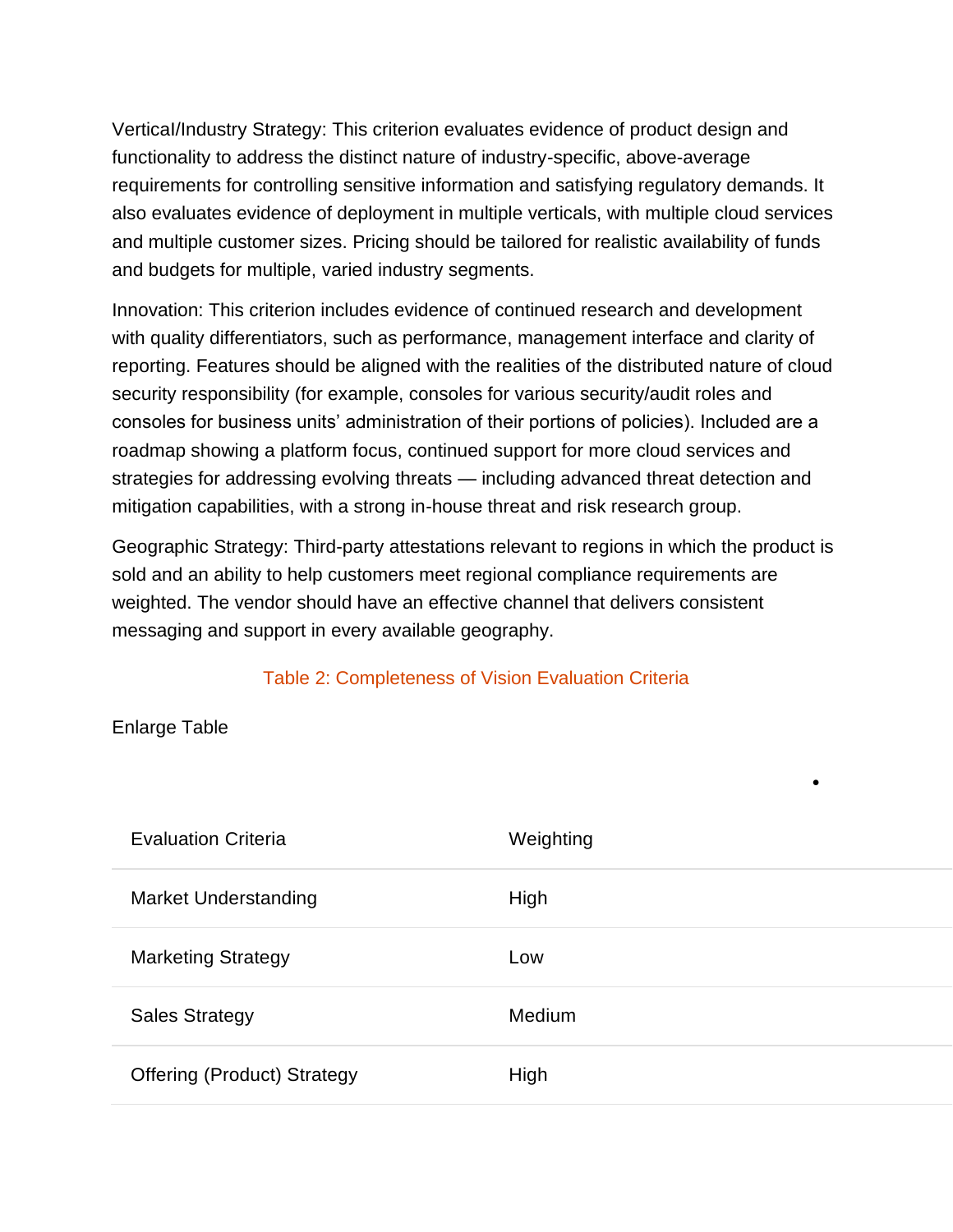| <b>Evaluation Criteria</b>        | Weighting |
|-----------------------------------|-----------|
| <b>Business Model</b>             | Low       |
| <b>Vertical/Industry Strategy</b> | Low       |
| Innovation                        | High      |
| <b>Geographic Strategy</b>        | Low       |
|                                   |           |

```
Source: Gartner (October 2020)
```
### Quadrant Descriptions

#### Leaders

Leaders demonstrate balanced progress and effort in all execution and vision categories. Their actions raise the competitive bar for all products in the market, and they can change the course of the industry. To remain Leaders, vendors must demonstrate a track record of delivering successfully in enterprise CASB deployments, and winning competitive assessments. Leaders produce products that embody all CASB capabilities and architectural choices, provide coverage of many cloud services, innovate with or ahead of customer challenges, and have a wide range of use cases. Leaders continually win selections and are consistently visible on enterprise shortlists. However, a leading vendor is not a default choice for every buyer, and clients should not assume that they should buy only from vendors in the Leaders quadrant.

#### **Challengers**

Challengers offer products that address the typical needs of the market, with strong sales, large market share, visibility and clout that add up to higher execution than Niche Players. Challengers often succeed in established customer bases; however, they do not often fare well in competitive selections, and they generally lag in new or improved feature introductions or architecture choices.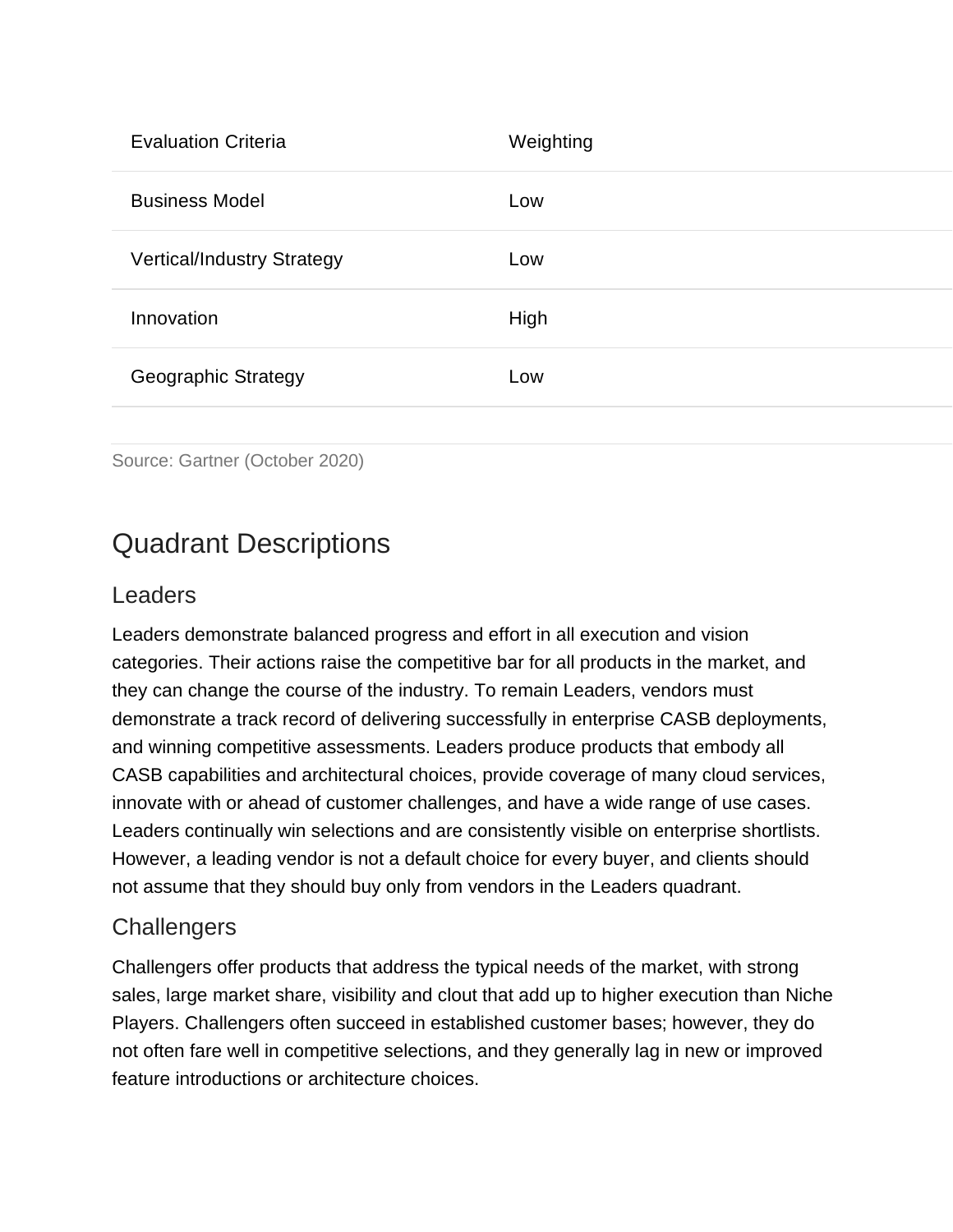### Visionaries

Visionaries invest in leading-edge/"bleeding-edge" features that will be significant in next-generation products, and that give buyers early access to improved security and management. Visionaries can affect the course of technological developments in the market, but they lack the execution skills to outmaneuver Challengers and Leaders.

#### Niche Players

Niche Players offer viable products or services that meet the needs of some buyers with more narrowly defined use cases. Niche Players are less likely to appear on shortlists, but they fare well when given the right opportunities. Although they might lack the clout to change the course of the market, they should not be regarded as merely following the Leaders. Niche Players may address subsets of the overall market (for example, the small and midsize business [SMB] segment, a vertical market or a specific geographic region), and they often do so more efficiently than Leaders. Niche Players can be smaller vendors that don't yet have the resources or features to meet all enterprise requirements, or larger vendors that operate in a different market and haven't yet adopted the CASB mindset.

## **Context**

Gartner continues to receive hundreds of inquiries each year from clients asking about how to select and implement a CASB. Common scenarios for CASBs enable security and risk management leaders to conduct useful comparisons of vendors across core sets of features in competitive environments. We advise starting with a reasonably detailed list of scenarios that are specific to your exact needs — the use cases in this research represent a starting point. From there, you should develop a proof of concept (POC) that will simplify the decision process and lead to a clear preference.

The CASB market has reached a point of relative stability. All vendors offer a variety of mechanisms that improve visibility and control of an ever-expanding list of cloud services. All vendors have sought, to varying degrees, ways to differentiate by adding capabilities beyond those necessary for addressing classic CASB use cases. For these reasons, the 2020 Magic Quadrant contains no Niche Players.

Full-featured CASBs provide more capabilities, for more cloud services, and for a wider array of enterprise use cases to protect data in and govern cloud services than do other security products. This agility still outpaces the security features delivered by cloud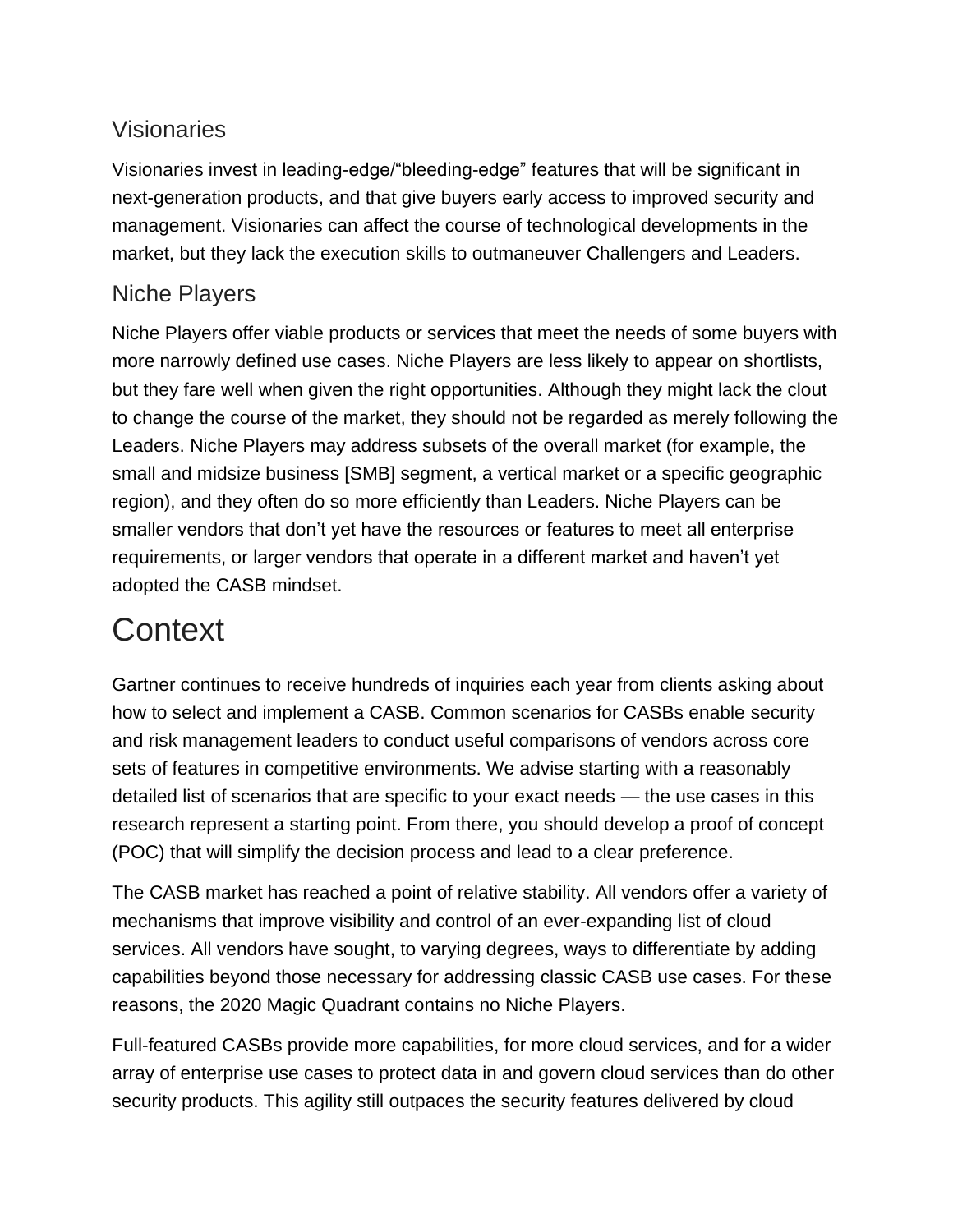service providers and by vendors that offer a subset of CASB features as an extension of their existing security technologies, such as firewalls and web gateways. Products from vendors with a cloud-first development strategy exhibit a deeper understanding of users, devices, applications, transactions and sensitive data than do products containing CASB functions delivered as add-ons to traditional network security tools.

Buyers need to look past a CASB provider's list of supported applications and services and closely examine how CASBs of interest specifically support the cloud applications they use now and plan to use in the future. To make a more informed purchase decision, buyers are advised to compile a comprehensive inventory of their end-user computing environments (including managed and unmanaged devices), the cloud services being accessed, the data stored in those services and the actions they want to monitor.

The CASBs in this research offer comprehensive protection and governance of many, but not all, popular and strategic SaaS applications when accessed from managed devices. However, substantial differences arise around edge cases, such as governing uncommon SaaS applications, governing applications that lack published APIs and controlling activity on unmanaged devices. Differences also arise when comparing integration with adjacent security tools, such as identity providers, log management and reporting systems, and incident response tools.

Of particular importance is a CASB vendor's choice to support only cloud APIs or to include in-line mechanisms, such as forward or reverse proxy or RBI. Providers that offer a combination of API plus at least one in-line mode are called "multimode CASBs." This architecture decision fundamentally defines how CASBs can perform different actions, with implications for how that provider delivers across the four pillars for a specific cloud service. Gartner clients overwhelmingly prefer CASBs that offer multimode operation because they provide the most flexibility. In this year's iteration of the CASB Magic Quadrant research, all vendors are multimode, but not all vendors offer the same set of in-line modes.

As cloud service APIs improve and expose greater amounts of visibility, improved degrees of control and, sometimes, near-real-time performance, the need for in-line traffic interception, especially via forward proxy, might slowly diminish eventually. While a small number of the most prominent cloud application and service providers publish public APIs, it remains the case that the majority of less popular or industry-specific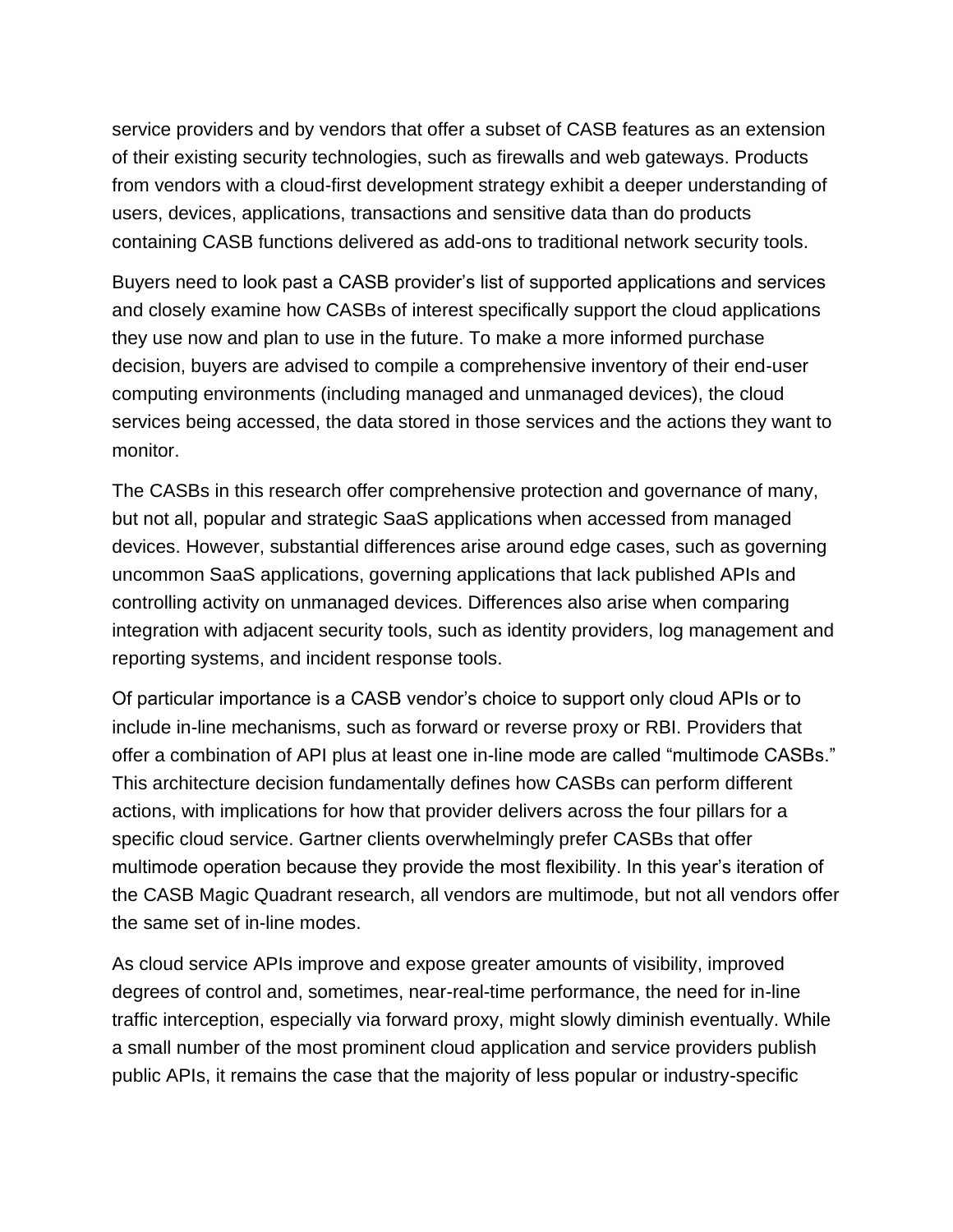SaaS applications offer no APIs for external visibility or control, so the need for in-line visibility via proxying is unlikely to completely disappear.

## Market Overview

- Vendors offer feature-rich products to increase cloud visibility and apply consistent policy across multiple providers. Execution across all vendors is variable: While some have incrementally improved and added new capabilities, the leading vendors continue to make significant investments that have contributed to the rapid maturation of the market. The acquisition phase of the market has ceased. Major incumbent security vendors now offer a CASB, either stand-alone or as part of a product portfolio; integration with other products in portfolios is inconsistent but improving. While the number of independent vendors has stabilized, the most relevant independent vendors demonstrate sustained innovation and broad market reach. Differentiation among vendors is becoming difficult, and several have branched beyond SaaS governance and protection to include custom application support in IaaS clouds, CSPM and SSPM capabilities, and UEBA features. Many also now offer capabilities that extend the utility of CASB, such as SWG, ZTNA and RBI.
- The most relevant independent vendors continue to receive venture capital funding, while funding for the less-well-known private vendors remains uncertain. The pace of client inquiry indicates that CASB is a popular choice for cloud-using organizations. Gartner's 2020 security spend forecast predicts a significant, but slowing growth rate for CASB: 37.2% in 2021, 33.2% in 2022, 32.0% in 2023 and 30.5% in 2024. Although the forecast predicts slowing spend for all security markets, CASB's growth remains higher than any other information security market (see Forecast: Information Security and Risk Management, Worldwide, 2018-2024). Five IT trends drive and sustain the CASB market:
- The enterprise moves away from traditional devices. The popularity with which organizations have offered non-PC devices for interacting with core business processes creates security risks that can be mitigated effectively with a CASB. CASBs enable safer interaction between SaaS applications and unmanaged devices, too, via policies that enable adaptive access for bring your own device (BYOD) users and business partners.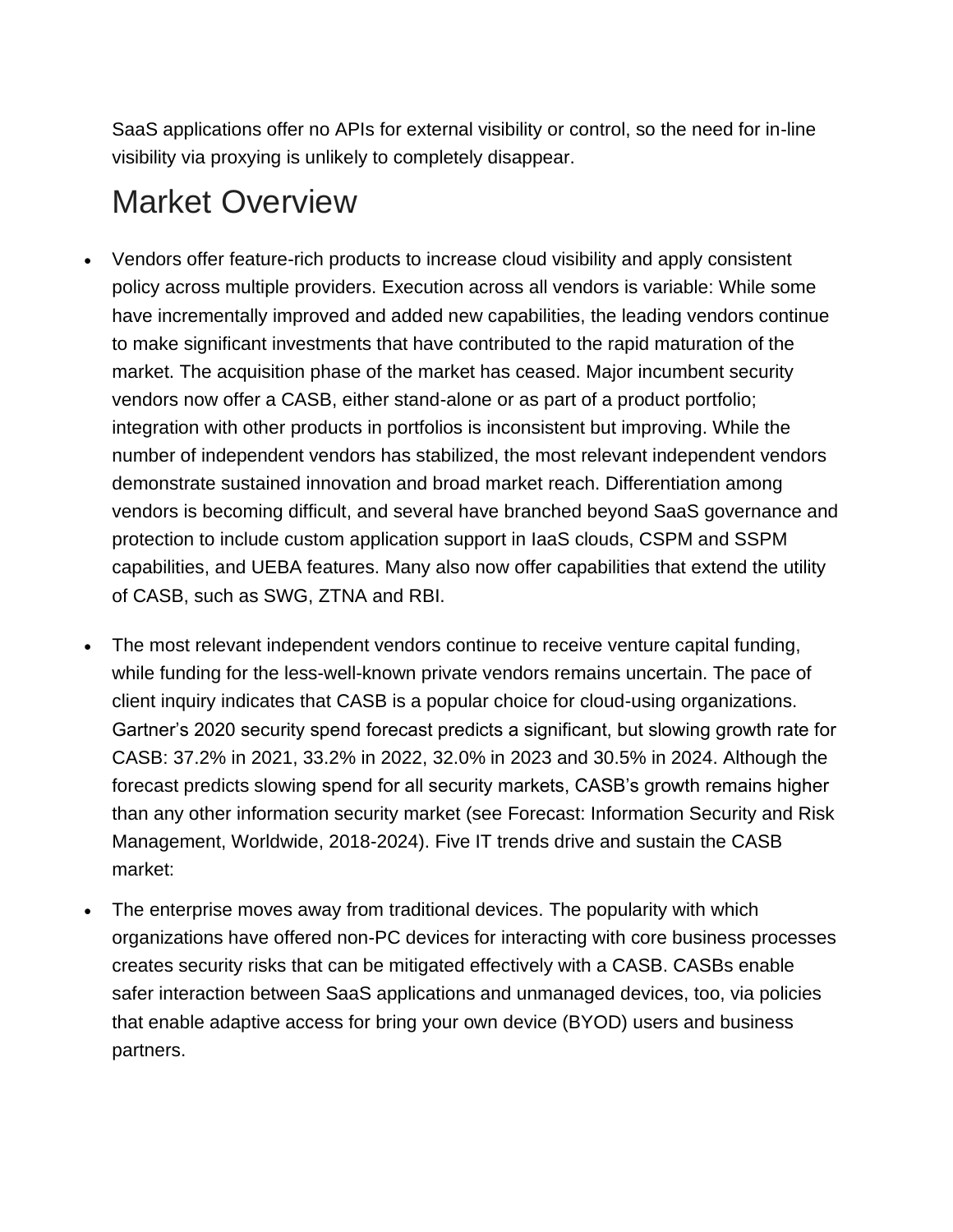- The enterprise moves to cloud services. Cloud adoption shows no signs of slowing; Gartner expects SaaS spending to remain double that of IaaS (see Forecast: Public Cloud Services, Worldwide, 2018-2024, 2Q20 Update). The need to govern cloud use and demonstrate that governance is in place is clear. Significant amounts of spending and computing will aggregate around cloud service providers. This affects on-premisesbased technology in the long term, including the security software and appliance markets.
- Intense cloud investments by vendors. Most large enterprise software providers continue to intensify their investments in the cloud, and are actively moving their large installed bases to their cloud services. The periodic enterprise software upgrade cycle has shifted to a subscription model characterized by continuous feature updates. Enterprise security teams will need CASB-like features to deal with the security implications of that evolution.
- A growing and uncertain regulatory environment. Regulations such as the General Data Protection Regulation (GDPR) and the Clarifying Lawful Overseas Use of Data (CLOUD) Act require organizations to understand where their data is, now that it is being shared with and among cloud services.
- A huge spike in remote working, as well as unmanaged device usage. This trend has compelled organizations to move even more rapidly to cloud services, particularly SaaS, as it enables critical business functions to work without the traditional friction associated with relying on VPNs to access internal applications in enterprise data centers. CASBs secure access to these applications and allow for workable guardrails to be in place for more risky scenarios.
- The forces of cloud and mobility fundamentally change how data and transactions move between users and applications. Consequently, cloud-using organizations will need to adjust the priorities of investment in security controls.
- To broaden their range of use cases, most CASB vendors have added CSPM, and a few have added SSPM, capabilities to their products. CSPM assesses and manages the security posture of the IaaS and PaaS cloud control plane, while SSPM evaluates the native security configurations of common SaaS applications. The better offerings provide this across multiple providers for consistent policy enforcement. For large, IaaSbased workload deployments, CSPM capabilities should be considered mandatory from your CASB; this research favors vendors that have moved in the combined CASB-plus-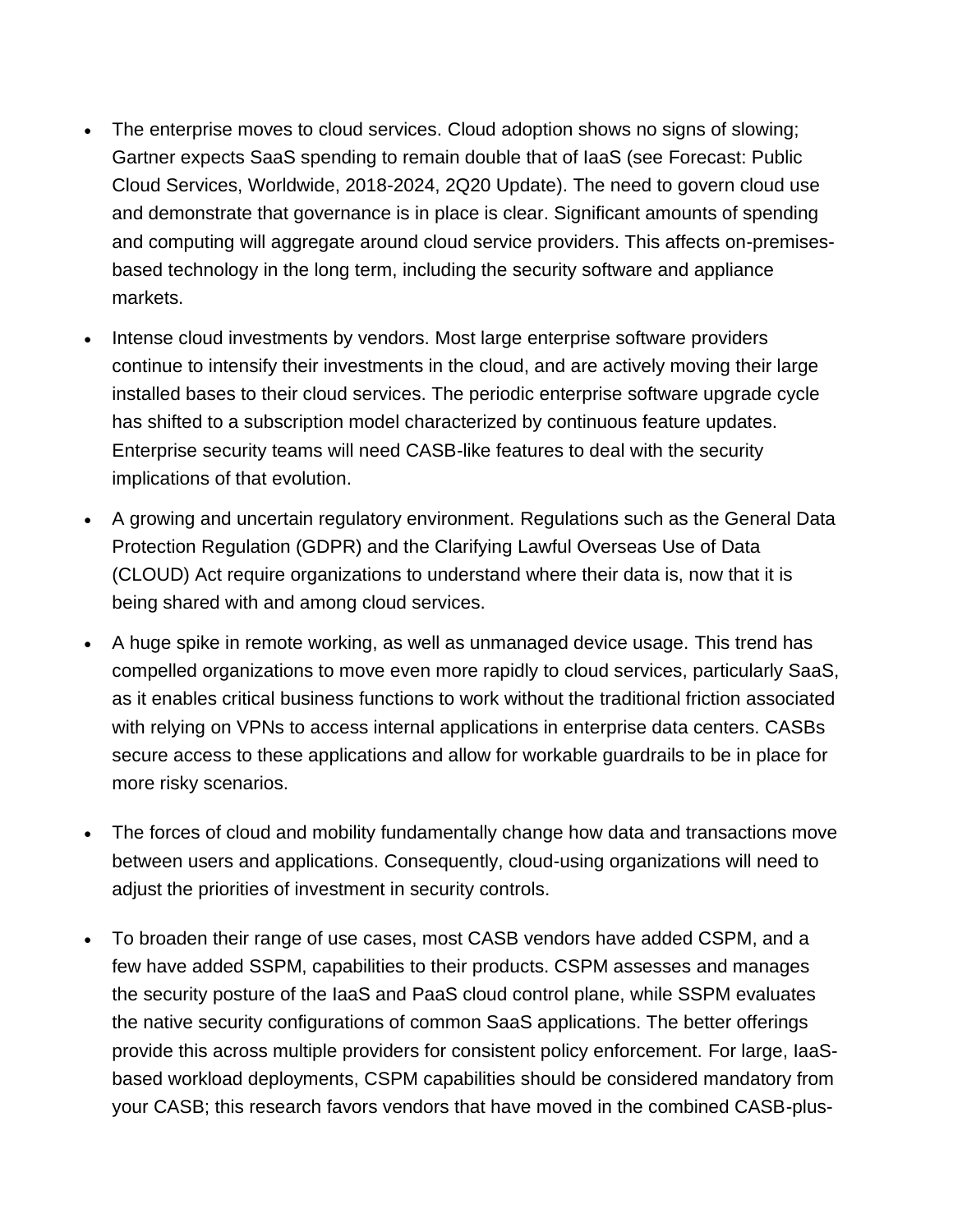CSPM direction. Although there are some CSPM-only vendors, they are finding it tougher to compete against vendors offering combined CASB and CSPM, as well as combined CWPP and CSPM products.

• SASE: Cloud-Delivered Security Convergence: Gartner draws a distinction between delivering security from the cloud and securing access to the cloud. Nevertheless, the common means for creating such distinctions are blurring; several formerly separate categories and markets are converging into the secure access service edge (SASE). This emerging framework combines comprehensive WAN capabilities with comprehensive network security functions — such as SWG, CASB, firewall as a service (FWaaS), RBI and ZTNA — to support the dynamic secure access needs of digital enterprises. The Future of Network Security Is in the Cloud describes this convergence. Important to this Magic Quadrant, CASB vendors that recognize and show movement toward SASE (either in their shipping products or in their roadmaps) demonstrate better vision than those that have not.

## Evaluation Criteria Definitions

### Ability to Execute

Product/Service: Core goods and services offered by the vendor for the defined market. This includes current product/service capabilities, quality, feature sets, skills and so on, whether offered natively or through OEM agreements/partnerships as defined in the market definition and detailed in the subcriteria.

Overall Viability: Viability includes an assessment of the overall organization's financial health, the financial and practical success of the business unit, and the likelihood that the individual business unit will continue investing in the product, will continue offering the product and will advance the state of the art within the organization's portfolio of products.

Sales Execution/Pricing: The vendor's capabilities in all presales activities and the structure that supports them. This includes deal management, pricing and negotiation, presales support, and the overall effectiveness of the sales channel.

Market Responsiveness/Record: Ability to respond, change direction, be flexible and achieve competitive success as opportunities develop, competitors act, customer needs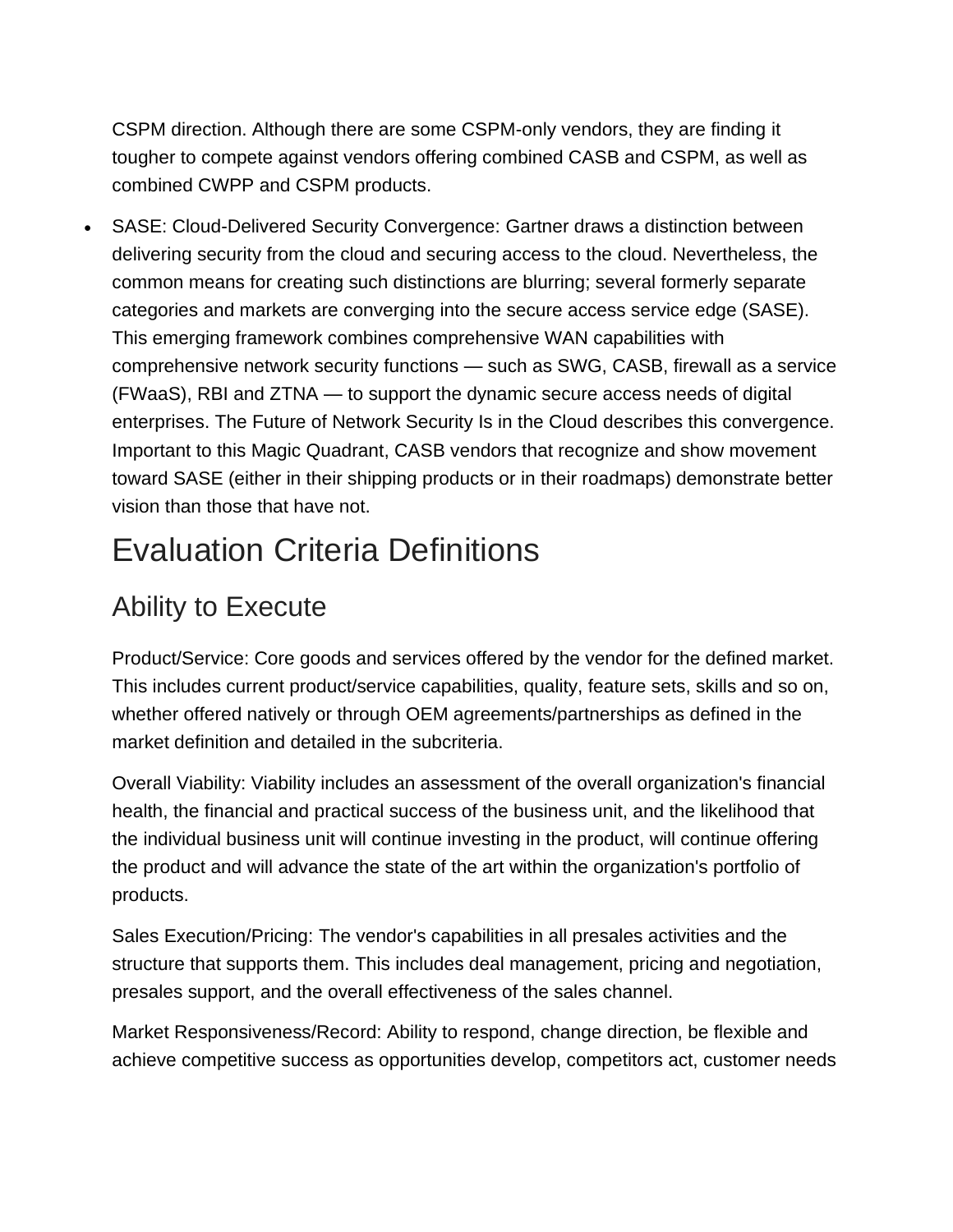evolve and market dynamics change. This criterion also considers the vendor's history of responsiveness.

Marketing Execution: The clarity, quality, creativity and efficacy of programs designed to deliver the organization's message to influence the market, promote the brand and business, increase awareness of the products, and establish a positive identification with the product/brand and organization in the minds of buyers. This "mind share" can be driven by a combination of publicity, promotional initiatives, thought leadership, word of mouth and sales activities.

Customer Experience: Relationships, products and services/programs that enable clients to be successful with the products evaluated. Specifically, this includes the ways customers receive technical support or account support. This can also include ancillary tools, customer support programs (and the quality thereof), availability of user groups, service-level agreements and so on.

Operations: The ability of the organization to meet its goals and commitments. Factors include the quality of the organizational structure, including skills, experiences, programs, systems and other vehicles that enable the organization to operate effectively and efficiently on an ongoing basis.

### Completeness of Vision

Market Understanding: Ability of the vendor to understand buyers' wants and needs and to translate those into products and services. Vendors that show the highest degree of vision listen to and understand buyers' wants and needs, and can shape or enhance those with their added vision.

Marketing Strategy: A clear, differentiated set of messages consistently communicated throughout the organization and externalized through the website, advertising, customer programs and positioning statements.

Sales Strategy: The strategy for selling products that uses the appropriate network of direct and indirect sales, marketing, service, and communication affiliates that extend the scope and depth of market reach, skills, expertise, technologies, services and the customer base.